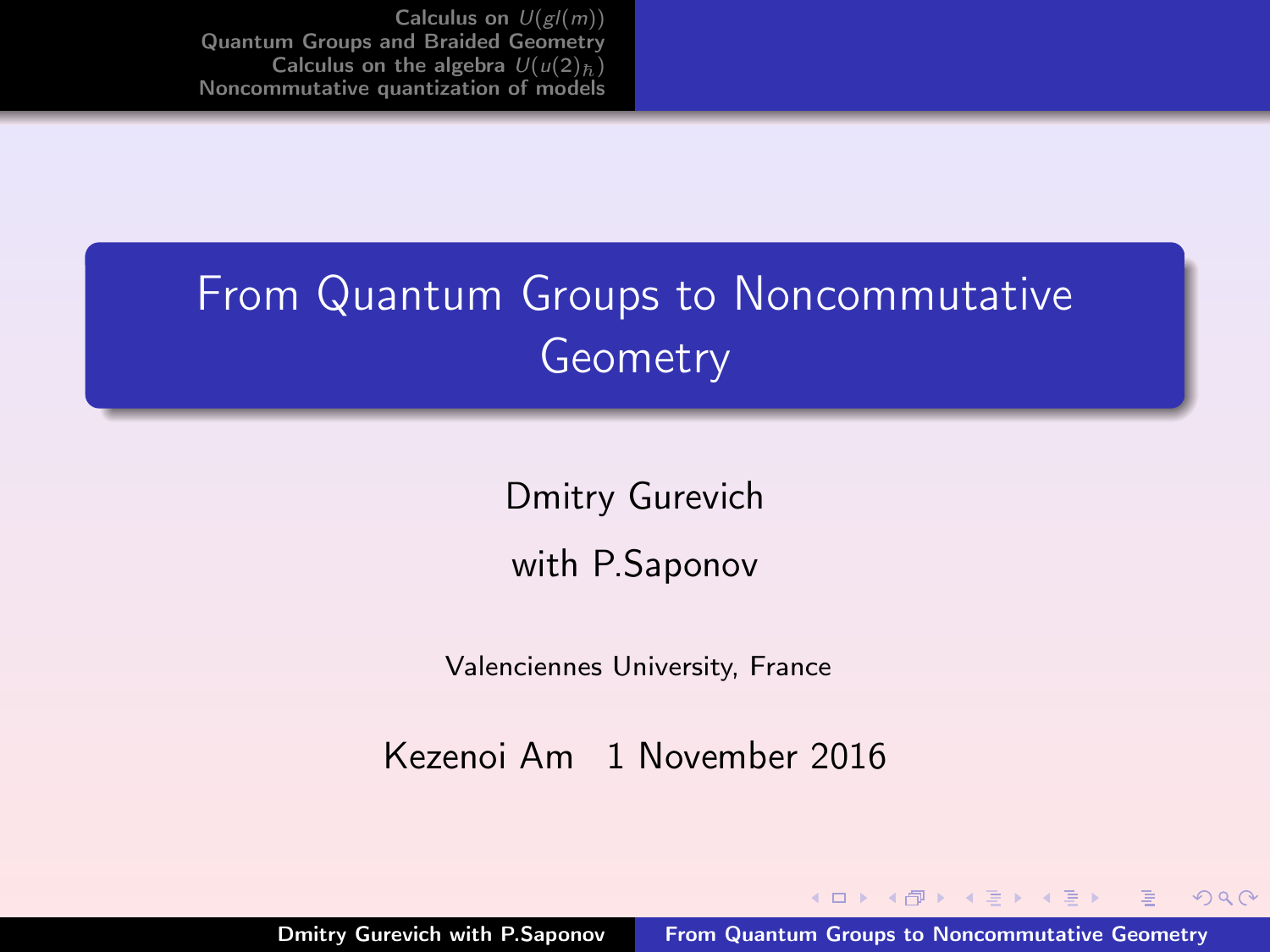[Calculus on](#page-2-0)  $U(gl(m))$ [Quantum Groups and Braided Geometry](#page-13-0) [Calculus on the algebra](#page-32-0)  $U(u(2))_5$ [Noncommutative quantization of models](#page-41-0)



## 1 [Calculus on](#page-2-0)  $U(gl(m))$

- 2 [Quantum Groups and Braided Geometry](#page-13-0)
- 3 [Calculus on the algebra](#page-32-0)  $U(u(2)_{\hbar})$
- 4 [Noncommutative quantization of models](#page-41-0)

 $(0,1)$   $(0,1)$   $(0,1)$   $(1,1)$   $(1,1)$ 

 $2Q$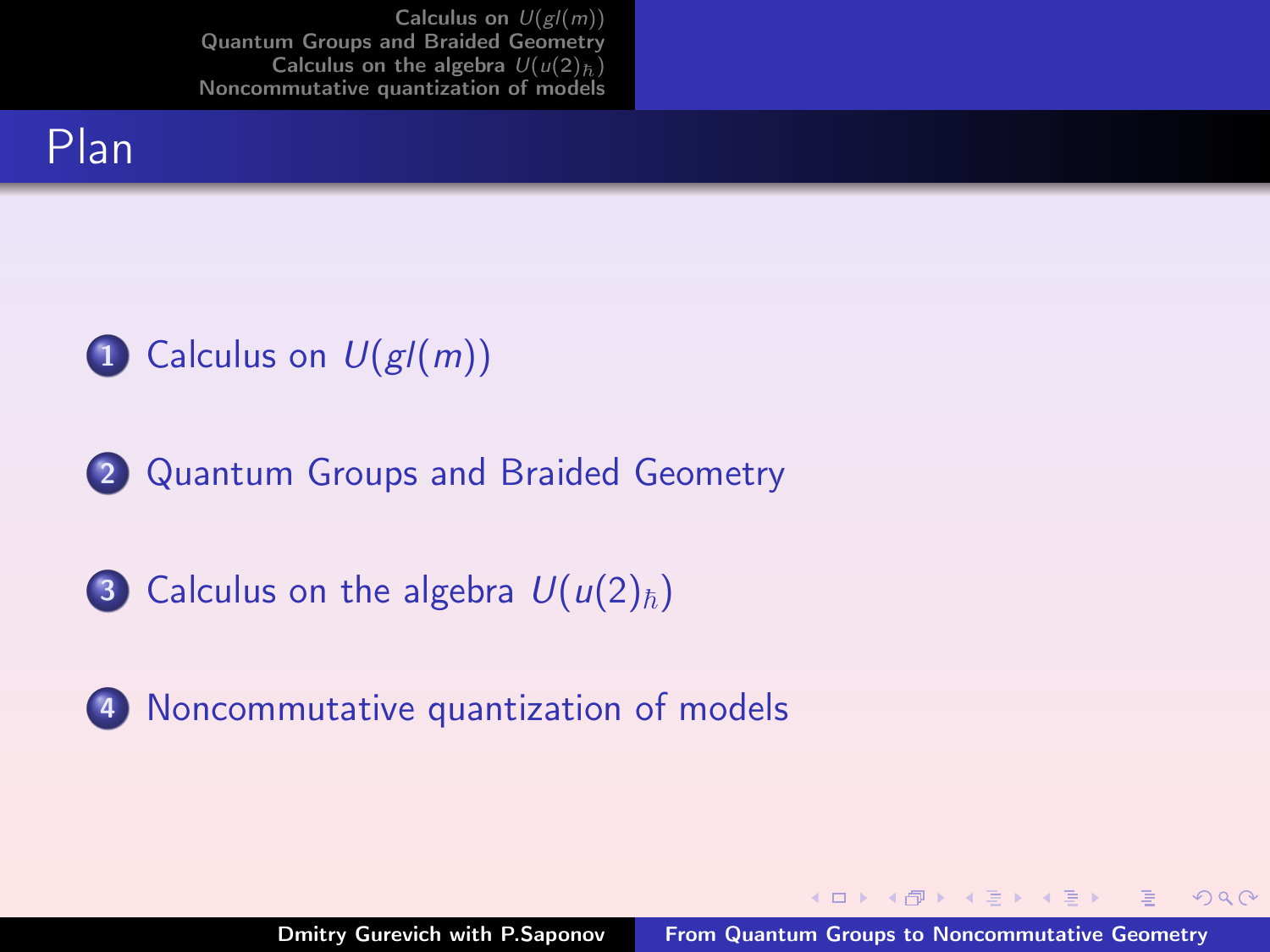<span id="page-2-0"></span>Consider the algebra  $U(gl(m))$ . In order to represent it as result of a quantization of the commutative algebra  $Sym(g/(m))$  we introduce a quantization parameter  $\hbar$  in the front of the Lie bracket. The corresponding algebra is denoted  $U(gl(m)_\hbar)$ .

**Example** Let  $a, b, c, d$  be the standard generators of the algebra  $g/2$ ). Then the multiplication table in the Lie algebra  $g/2)_h$  is

$$
[a, b] = \hbar b, [a, c] = -\hbar c, [a, d] = 0, \dots, [d, c] = \hbar c.
$$

 $(1, 1)$   $(1, 1)$   $(1, 1)$   $(1, 1)$   $(1, 1)$   $(1, 1)$   $(1, 1)$   $(1, 1)$   $(1, 1)$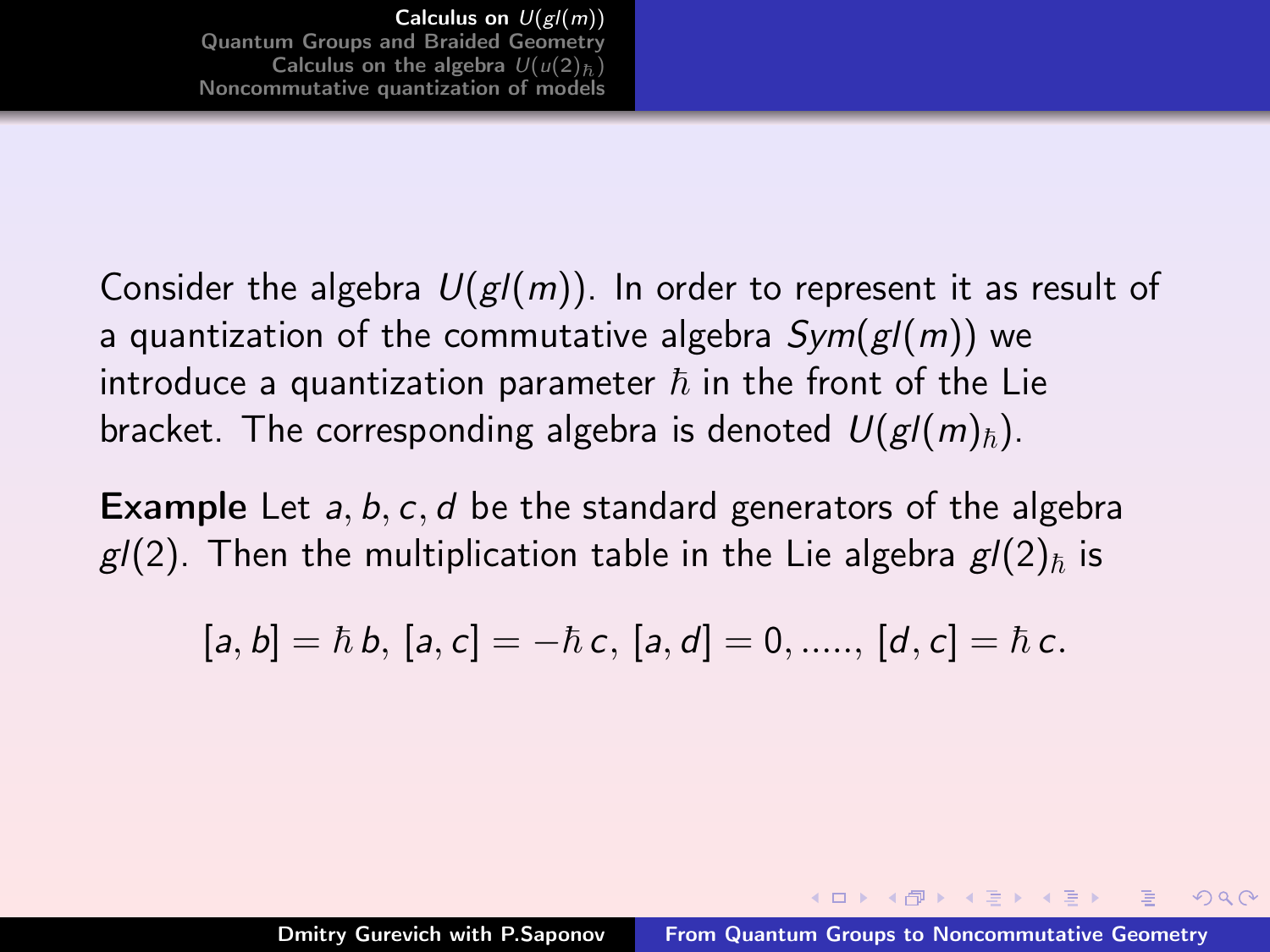[Calculus on](#page-2-0)  $U(gl(m))$ [Quantum Groups and Braided Geometry](#page-13-0) [Calculus on the algebra](#page-32-0)  $U(u(2))_5$ [Noncommutative quantization of models](#page-41-0)

By using the PBW theorem we can choose similar bases in the algebras  $Sym(g/(m))$  and  $U(g/(m)_{\hbar})$ , say, ordered polynomials

 $x_1^{k_1}...x_n^{k_n}.$ 

Consider a morphism of linear spaces

.

 $\alpha$  : Sym(gl(m))  $\rightarrow U(gl(m)<sub>\hbar</sub>)$ 

taking any basic element of  $Sym(g/(m))$  in a similar element of  $U(gl(m)<sub>h</sub>).$ 

Then introduce a new product in the algebra  $Sym(g/(m))$ , coming from the algebra  $U(gl(m)_\hbar)$ 

$$
f\star_{\hbar} g = \alpha^{-1}(\alpha(f)\cdot \alpha(g))
$$

 $OQ$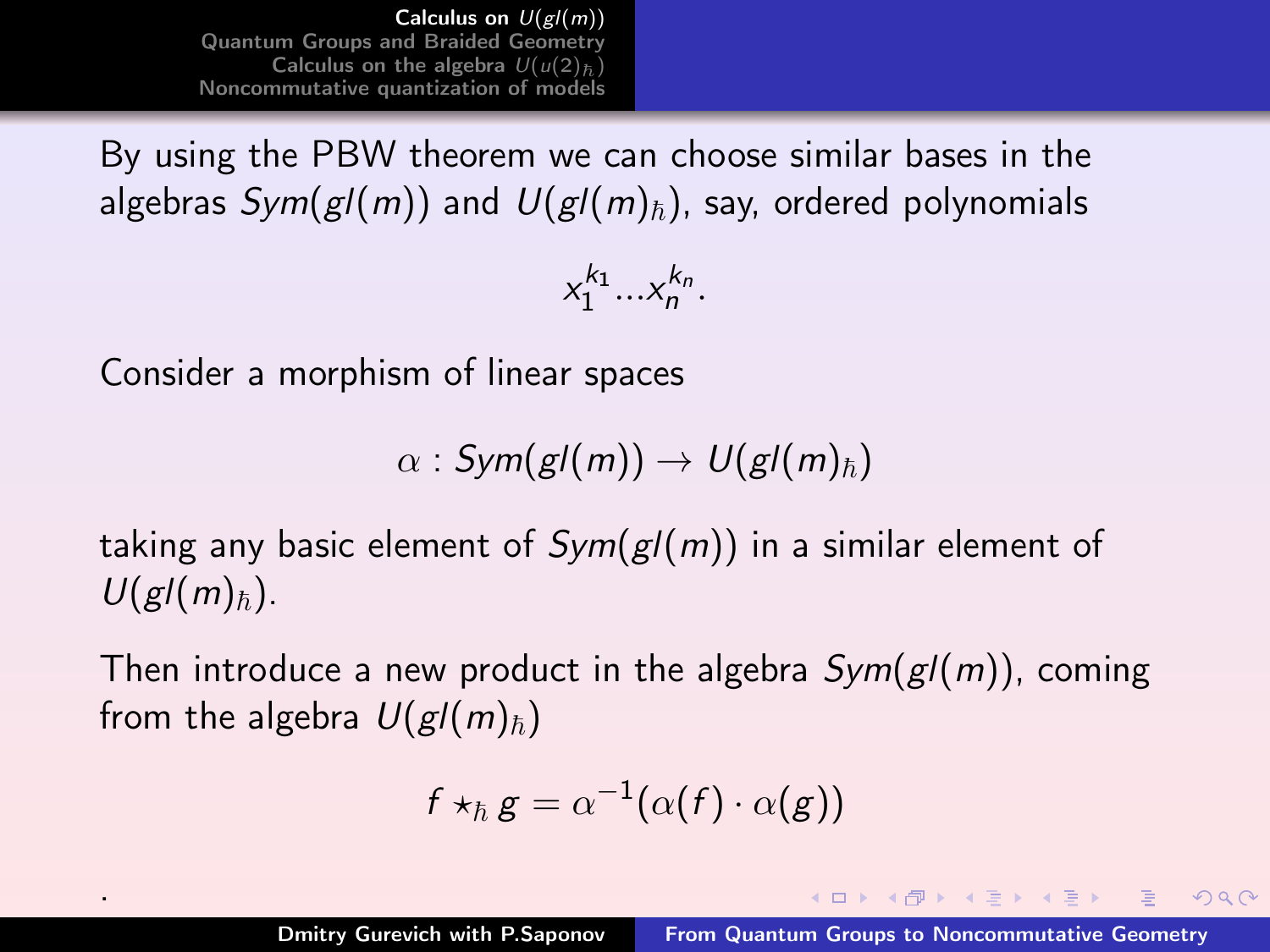[Calculus on](#page-2-0) U(gl(m)) [Quantum Groups and Braided Geometry](#page-13-0) [Calculus on the algebra](#page-32-0)  $U(u(2)_{\hbar})$ [Noncommutative quantization of models](#page-41-0)

#### This product can be presented as

$$
f\star_{\hbar}g=f\,g+\hbar c_1(f,g)+\hbar^2c_2(f,g)+...
$$

Then the operator

$$
f,g\rightarrow\{f,g\}=c_1(f,g)-c_1(g,f)
$$

is a Poisson bracket.

**K ロ ⊁ K 伊 ⊁ K ミ ⊁ K ミ ≯** 

 $2Q$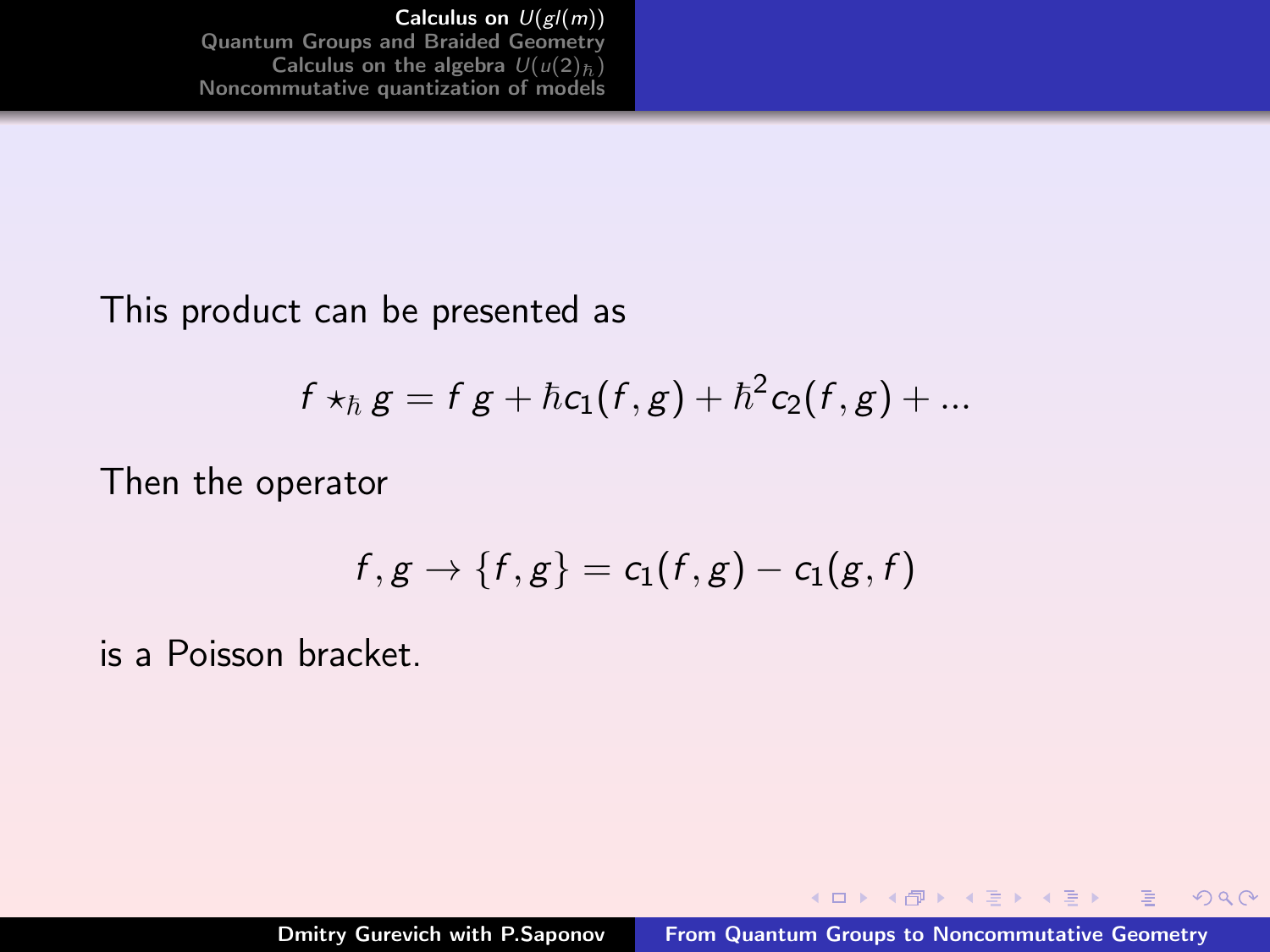### Below, we define analogs of partial derivatives on the algebra  $U(g/(m)_{\hbar})$  in such a way that for  $\hbar = 0$  we recover the usual partial derivatives in generators of  $Sym(g/(m))$ .

Also, we define a quantum analog of the differential algebra  $\Omega(Sym(g/(m))$  and this of the de Rham operator. All objects are deformations of their classical counterpart.

 $(1,1)$   $(1,1)$   $(1,1)$   $(1,1)$   $(1,1)$   $(1,1)$   $(1,1)$   $(1,1)$   $(1,1)$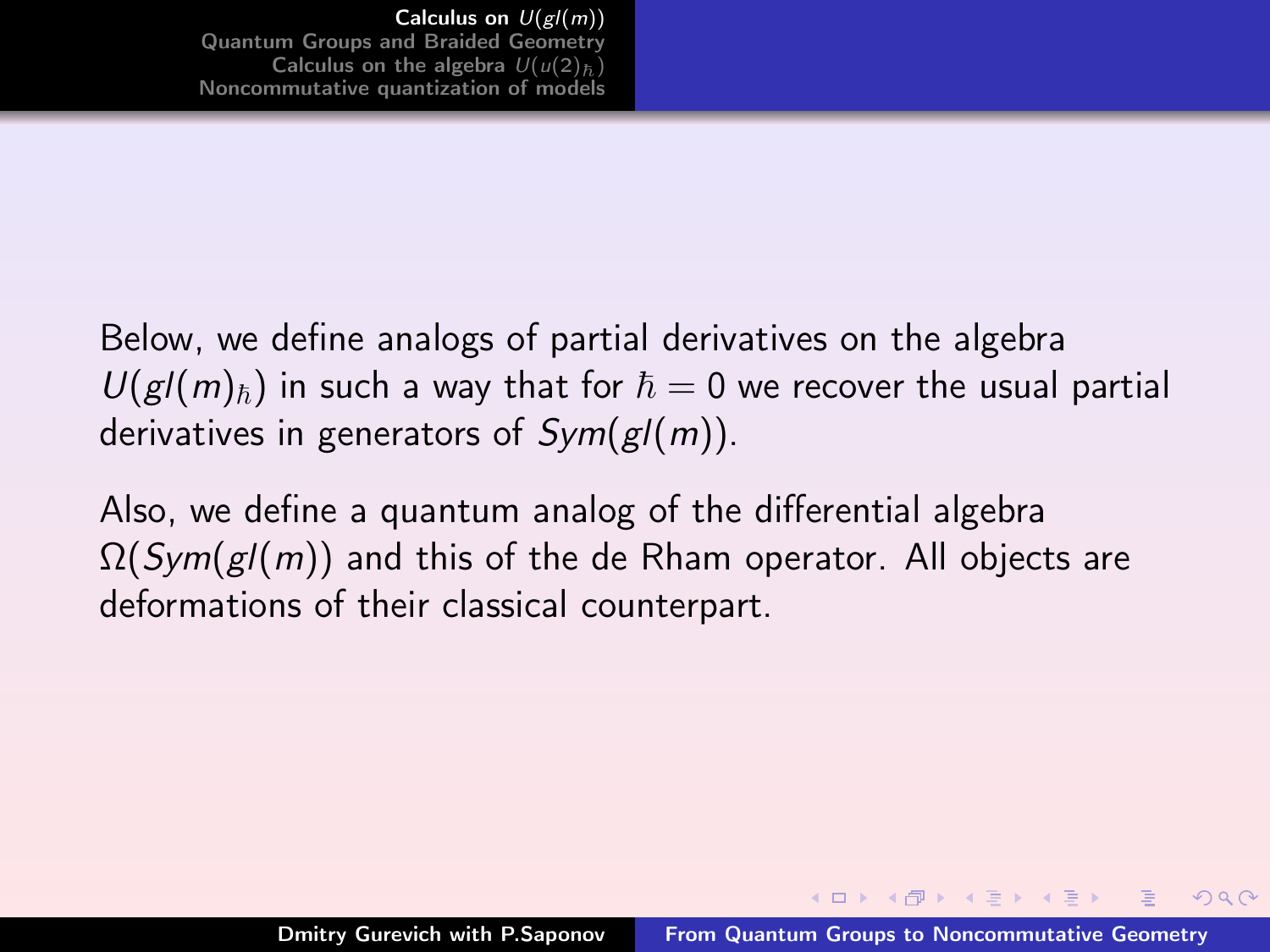What is commonly used approach to constructing a diff calculus on a NC algebra A? The differential algebra  $\Omega(A)$  on A is usually defined via the de Rham operator satisfying the classical Leibniz rule  $d(ab) = da b + a db$  but without the relation  $a(db) = (db)a$ , which plays the central role in the classical case.

This approach leads to the universal differential algebra which is much bigger than the classical one is, if A is commutative. In our construction we retrieve the classical differential algebra as  $\hbar \rightarrow 0$ .

イロメ イ母 トラ ミュース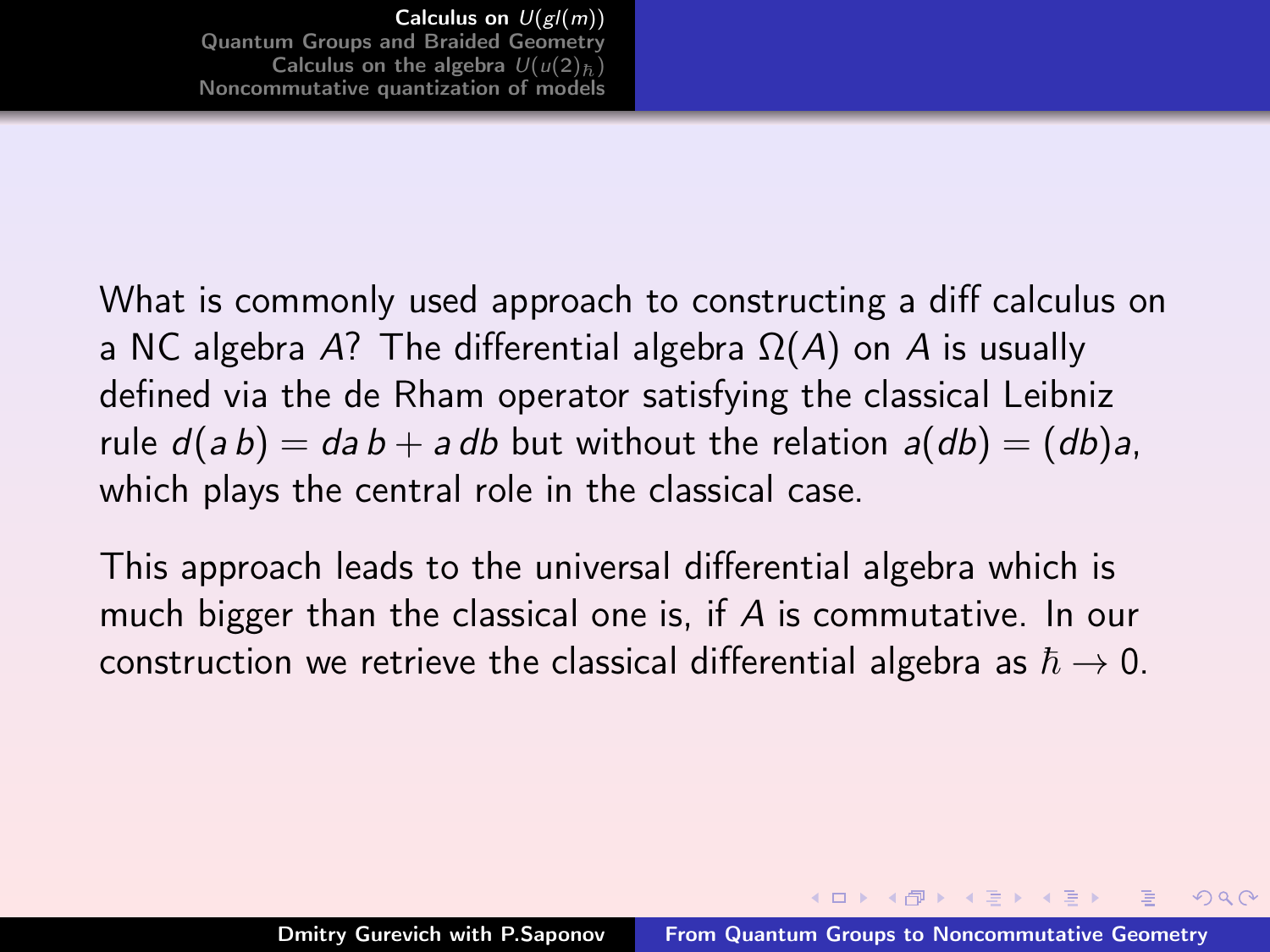[Calculus on](#page-2-0)  $U(gl(m))$ [Quantum Groups and Braided Geometry](#page-13-0) [Calculus on the algebra](#page-32-0)  $U(u(2))_5$ [Noncommutative quantization of models](#page-41-0)

Fix in the Lie algebra  $gl(m)_{\hbar}$  the standard basis  $\{n_i^{\hbar}\}$  $\{j\},\;1\leq i,j\leq m$ and the usual Lie bracket

$$
[n_i^j, n_k^l] = \hbar (n_i^j \delta_k^j - n_k^j \delta_i^j), 1 \leq i, j, k, l, \leq m.
$$

Now, define "partial derivatives" on the algebra  $U(gl(m)_{\hbar})$ .

Observe that in the algebra  $Sym(g/(m))$  the partial derivatives  $\partial_k^l = \partial_{n_l^k}$  are defined via the action on the generators  $\partial_k^l (n_i^j)$  $j_i^j$ ) =  $\delta_i^j \delta_j^j$  $\frac{1}{k}$  (i.e. the partial derivatives span the space dual to that  $span(\vec{n_i^j})$  $\binom{J}{i}$ ) and the coproduct

$$
\Delta(\partial_k^l)=\partial_k^l\otimes 1+1\otimes \partial_k^l.
$$

This coproduct means that if we apply a derivative to a product  $a b \in Sym(g/(m))$  we have

$$
\partial_k^l(ab)=\partial_k^l(a)b+a\partial_k^l(b).
$$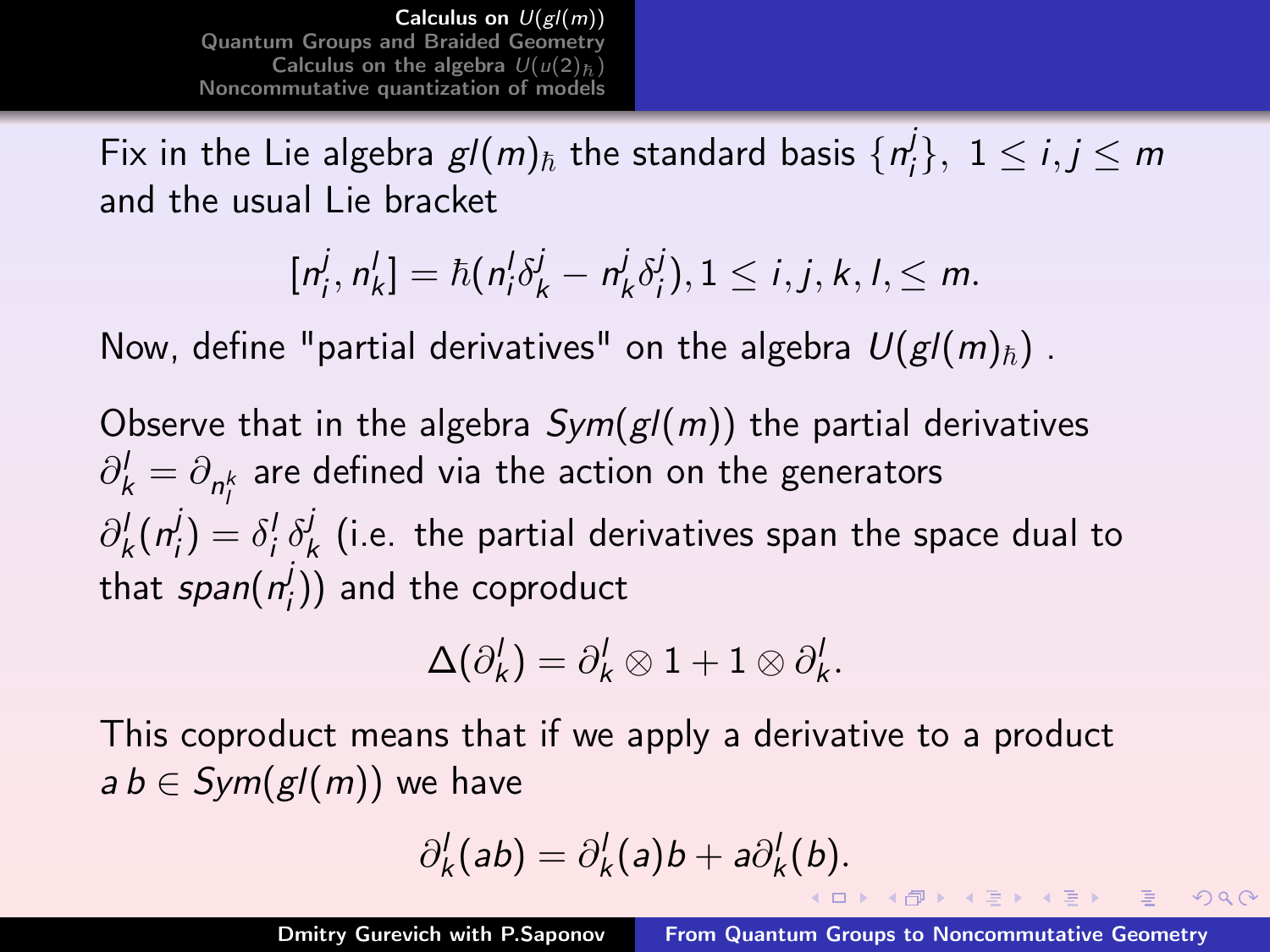[Calculus on](#page-2-0)  $U(gl(m))$ [Quantum Groups and Braided Geometry](#page-13-0) [Calculus on the algebra](#page-32-0)  $U(u(2))_5$ [Noncommutative quantization of models](#page-41-0)

This property is called Leibniz rule.

By passing to the algebra  $U(gl(m)_\hbar)$  we do not change the first property (the pairing) and define the new Leibniz rule by means of the following coproduct

$$
\Delta(\partial_i^j) = \partial_i^j \otimes 1 + 1 \otimes \partial_i^j + \hbar \sum_k \partial_k^j \otimes \partial_i^k.
$$

So, we have

$$
\partial_i^j(ab) = \partial_i^j(a)b + a\partial_i^j(b) + \hbar \sum_k \partial_k^j(a)\partial_i^k(b).
$$

Observe that the partial derivatives commute with each other.

Denote  $\mathcal D$  the commutative algebra generated by the partial derivatives  $\partial_i^j$ ı<br>i  $(1, 1)$   $(1, 1)$   $(1, 1)$   $(1, 1)$   $(1, 1)$   $(1, 1)$   $(1, 1)$   $(1, 1)$   $(1, 1)$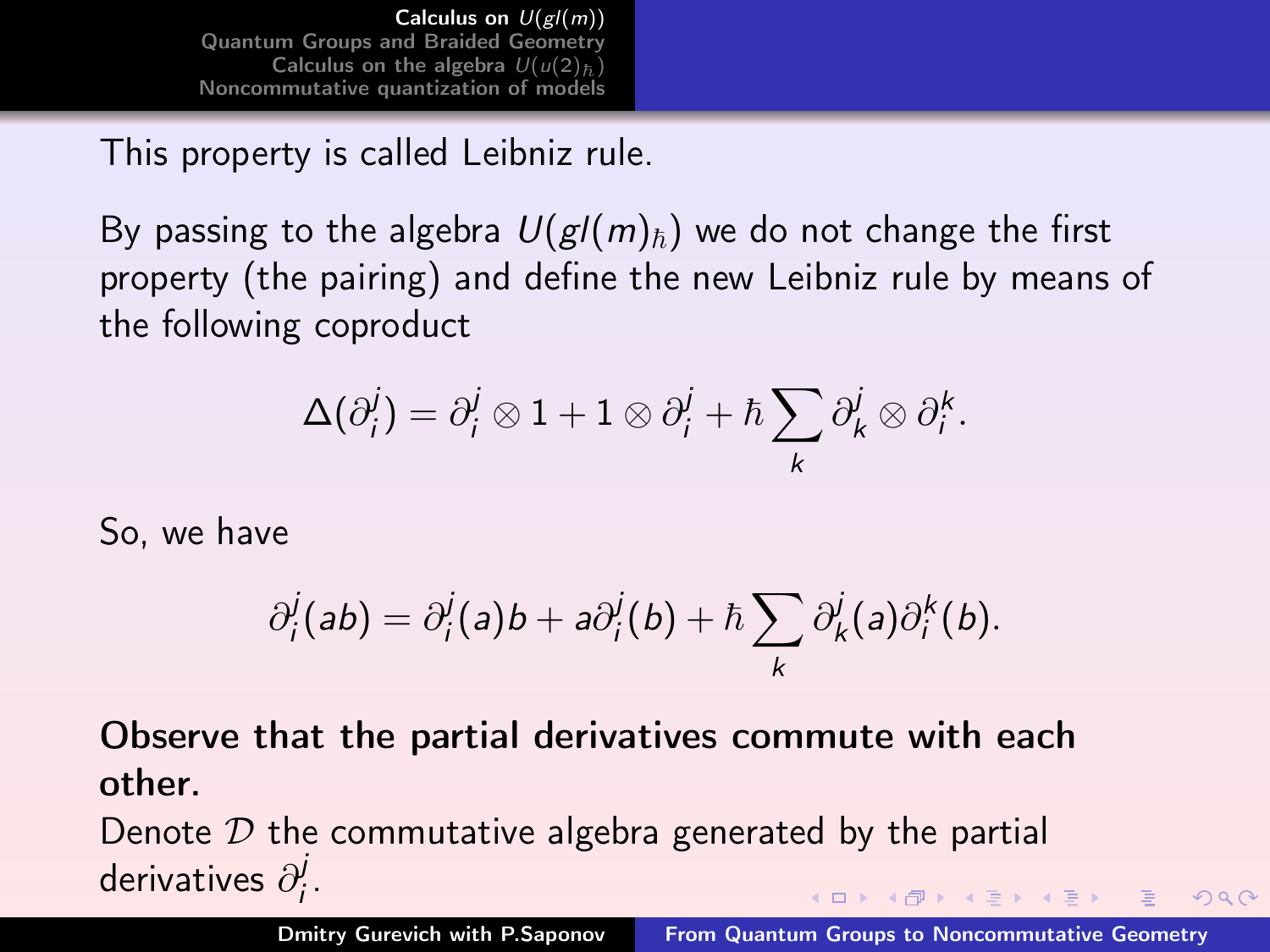[Calculus on](#page-2-0)  $U(gl(m))$ [Quantum Groups and Braided Geometry](#page-13-0) [Calculus on the algebra](#page-32-0)  $U(u(2))^{\frac{1}{k}}$ [Noncommutative quantization of models](#page-41-0)

There exists another way of introducing partial derivatives in the commutative case: via the so-called permutation relations. For instance, consider a commutative polynomial algebra generated by  $x_i$ . Then the partial derivatives in  $\partial^i = \partial_{x_i}$  can be introduced via the relations

$$
\partial^j x_i = x_i \, \partial^j + \delta^j_i.
$$

The algebra generated by  $x_i$  and  $\partial^j$  is called the Weyl-Heisenberg algebra. The simplest example of of such an algebra is  $pq - qp = 1$ .

These permutation relations can be introduced via the coproduct  $\Delta(\partial^j)=\partial^j\otimes 1+1\otimes\partial^j.$  Indeed,  $\partial^j(\mathsf{a}\,\mathsf{b})=\partial^j(\mathsf{a})\otimes\mathsf{b}+\mathsf{a}\otimes\partial^j(\mathsf{b}).$ By canceling *b* and by taking  $a = x_i$ , we get  $\partial^j x_i = \delta^j_i + x_i \partial^j$ .

 $(1, 1)$   $(1, 1)$   $(1, 1)$   $(1, 1)$   $(1, 1)$   $(1, 1)$   $(1, 1)$   $(1, 1)$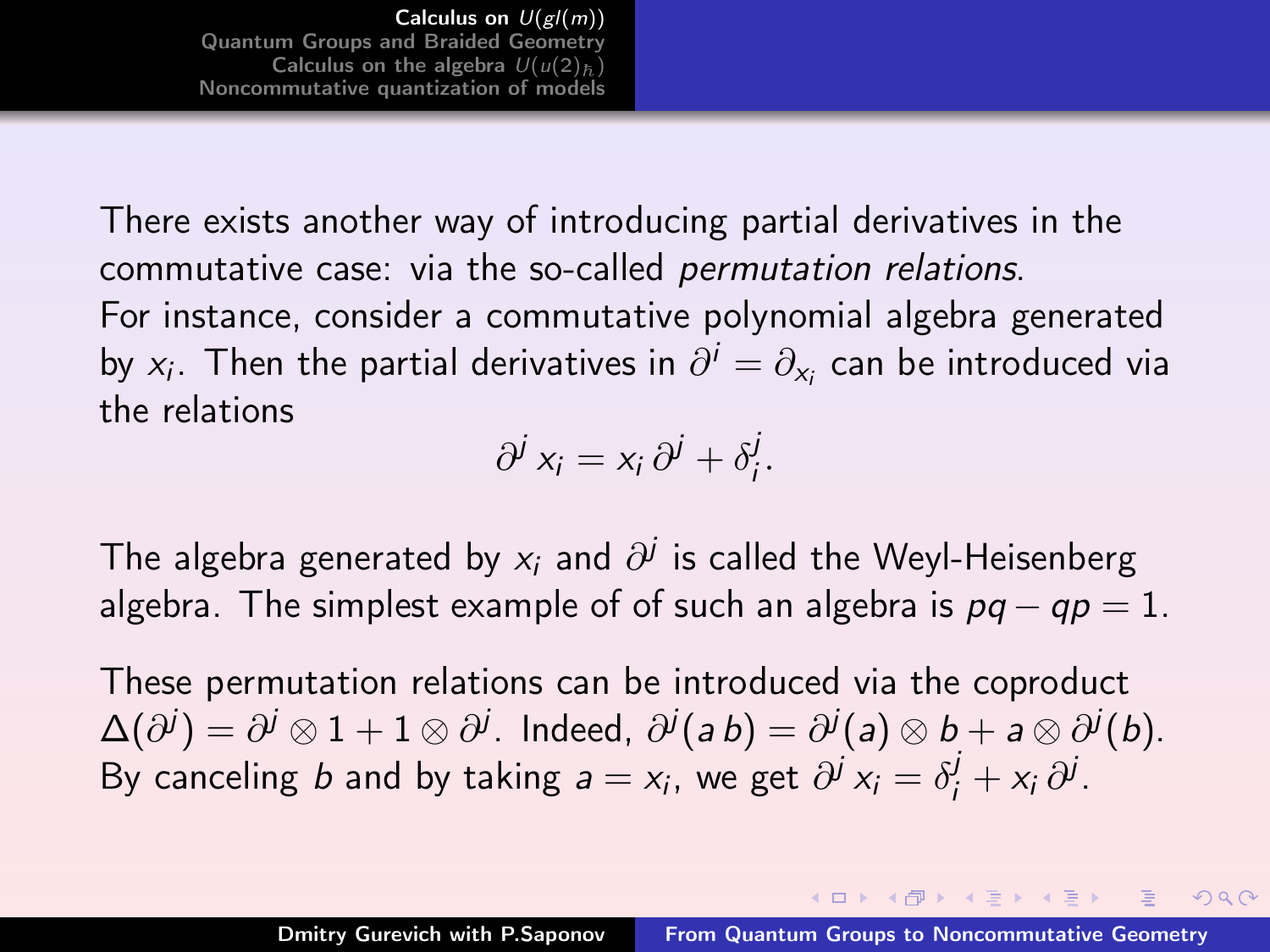[Calculus on](#page-2-0)  $U(gl(m))$ [Quantum Groups and Braided Geometry](#page-13-0) [Calculus on the algebra](#page-32-0)  $U(u(2))_5$ [Noncommutative quantization of models](#page-41-0)

By applying this method to our NC setting we get the following permutation relations:

$$
\partial_i^j n'_k = n'_k \partial_i^j + \delta_i^j \delta_k^j + \hbar (\partial_i^l \delta_k^j - \partial_k^j \delta_i^l).
$$

Consider the product  $U(gl(m)_\hbar)\otimes \mathcal{D}$  equipped with these permutation relations. It can be equipped with a structure of an associative algebra. In order to multiply ( $a \otimes \alpha$ ) and ( $b \otimes \beta$ ) we permute  $\alpha$  and b and multiply elements in each algebra. The final algebra is called Weyl-Heisenberg algebra and is denoted  $W(U(gl(m)_\hbar).$ 

Sometimes, it is possible to define permutation relations between two associative algebras A and B without any coproduct in A. For instant, in such a way a differential calculus related to QG was constructed.  $(1, 1)$   $(1, 1)$   $(1, 1)$   $(1, 1)$   $(1, 1)$   $(1, 1)$   $(1, 1)$   $(1, 1)$   $(1, 1)$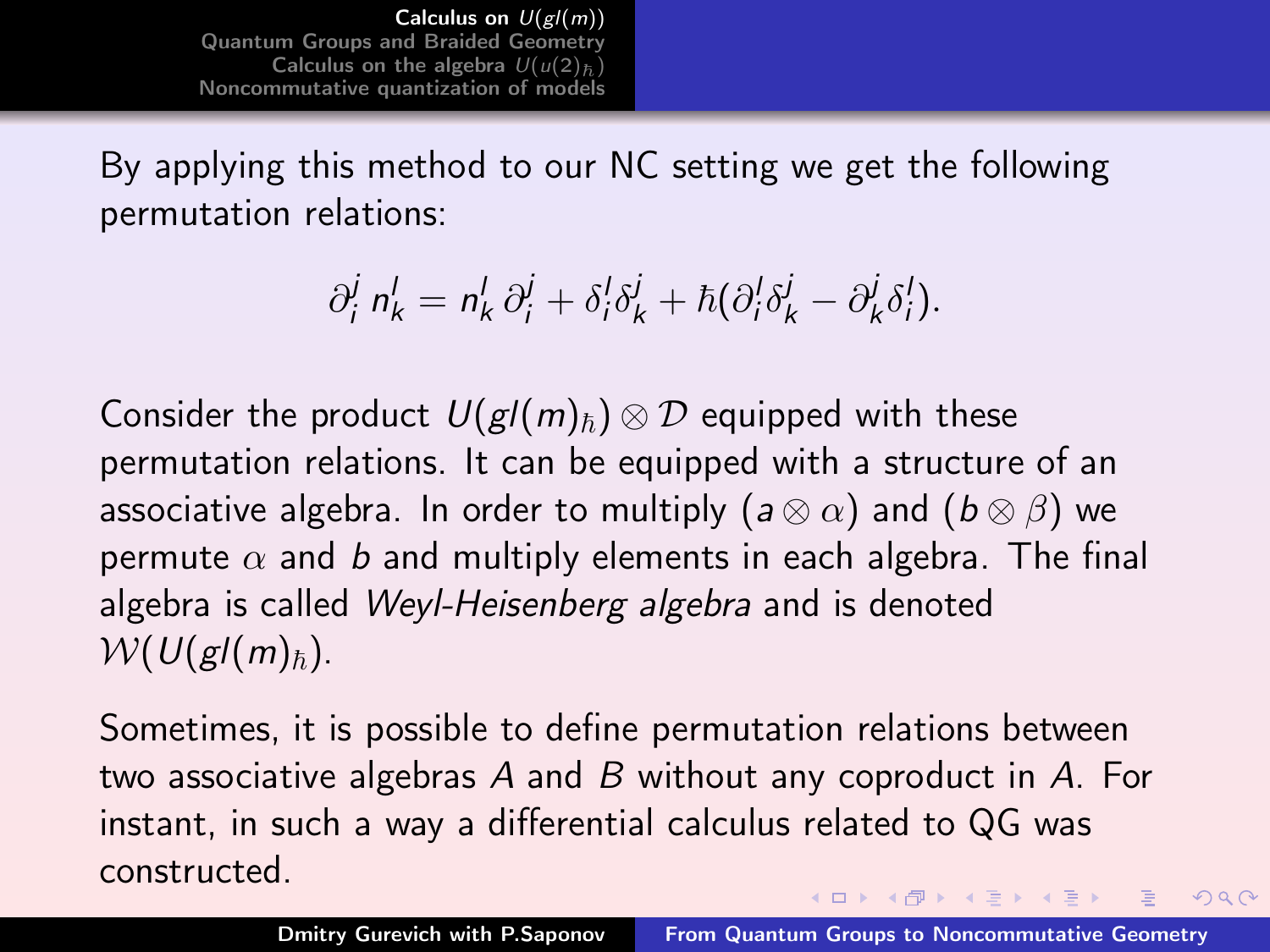[Calculus on](#page-2-0)  $U(g\overline{I(m)})$ [Quantum Groups and Braided Geometry](#page-13-0) [Calculus on the algebra](#page-32-0)  $U(u(2))_5$ [Noncommutative quantization of models](#page-41-0)

Once the partial derivatives on an algebra  $U(gl(m)_\hbar)$  are defined, we can construct a de Rham complex on this algebra. Introduce "pure differentials"  $dn_i^j$  by assuming that they anti-commute with each other.

Let

$$
\omega = dn_{i_1}^{j_1} \bigwedge dn_{i_2}^{j_2} \bigwedge ... \bigwedge dn_{i_k}^{j_k} \otimes f, \ f \in U(gl(m)_{\hbar})
$$

be a k-differential. Then by definition we put

$$
d\,\omega=dn_{i_1}^{j_1}\bigwedge dn_{i_2}^{j_2}\bigwedge\ldots\bigwedge dn_{i_k}^{j_k}\bigwedge\sum_{i,j}dn_i^j\otimes\partial_j^i(f).
$$

Theorem

 $d^2 = 0$ 

Proof It is so since the pure differentials anticommute and the partial derivatives commute. **≮ロト ⊀母 ▶ ⊀ ヨ ▶ ⊀ ヨ ▶** .

Dmitry Gurevich with P.Saponov [From Quantum Groups to Noncommutative Geometry](#page-0-0)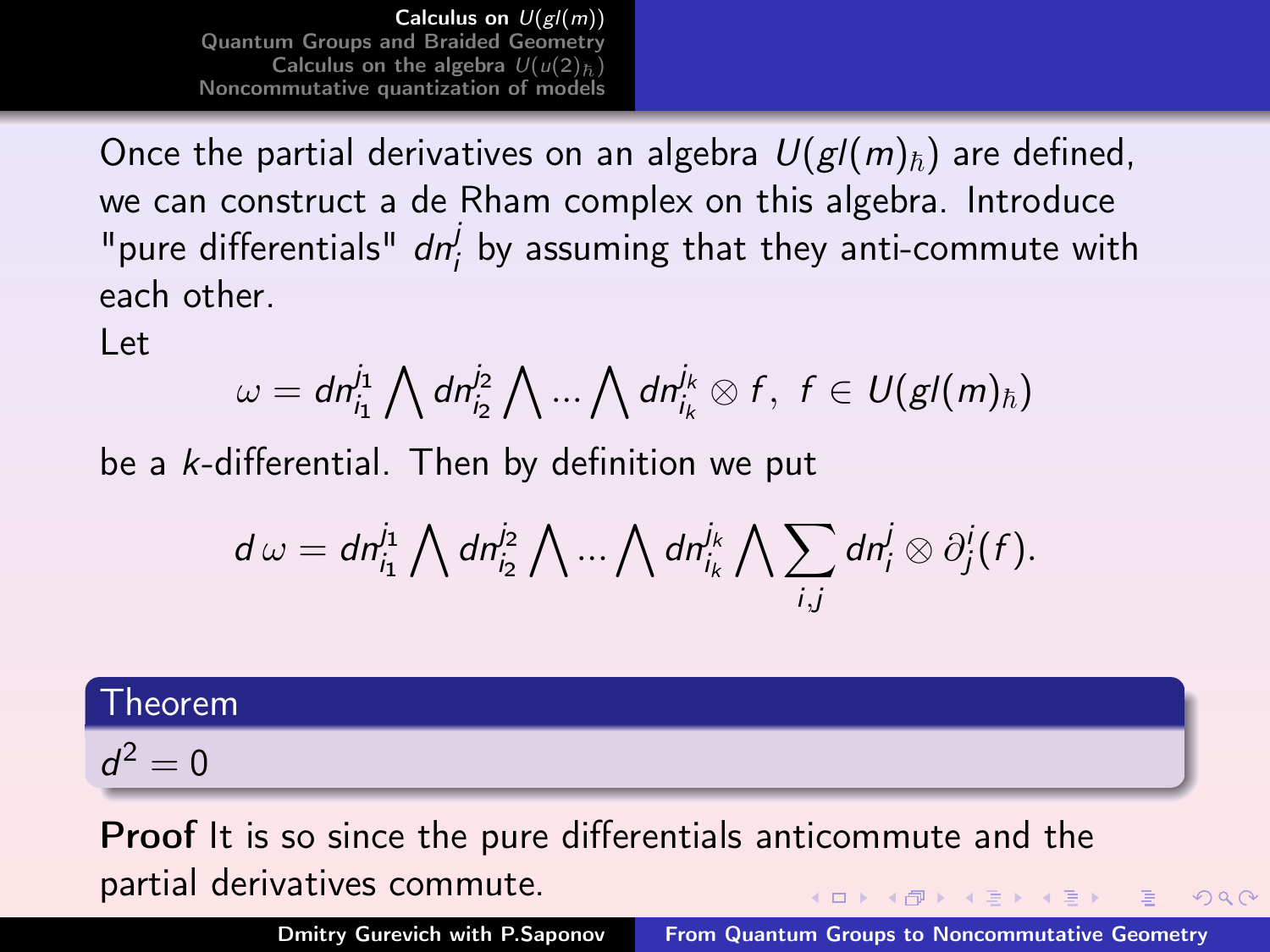Let us emphasize that the above calculus is covariant w.r.t. the usual group  $GL(m)$ . It is possible to deform the objects of our calculus and to get similar calculus covariant w.r.t. action of the QG. Let us consider the simplest example of the QG, namely that  $U_q(sl(2))$ .

 $(+)$   $(+)$   $(+)$   $(+)$   $(+)$   $(+)$   $(+)$   $(+)$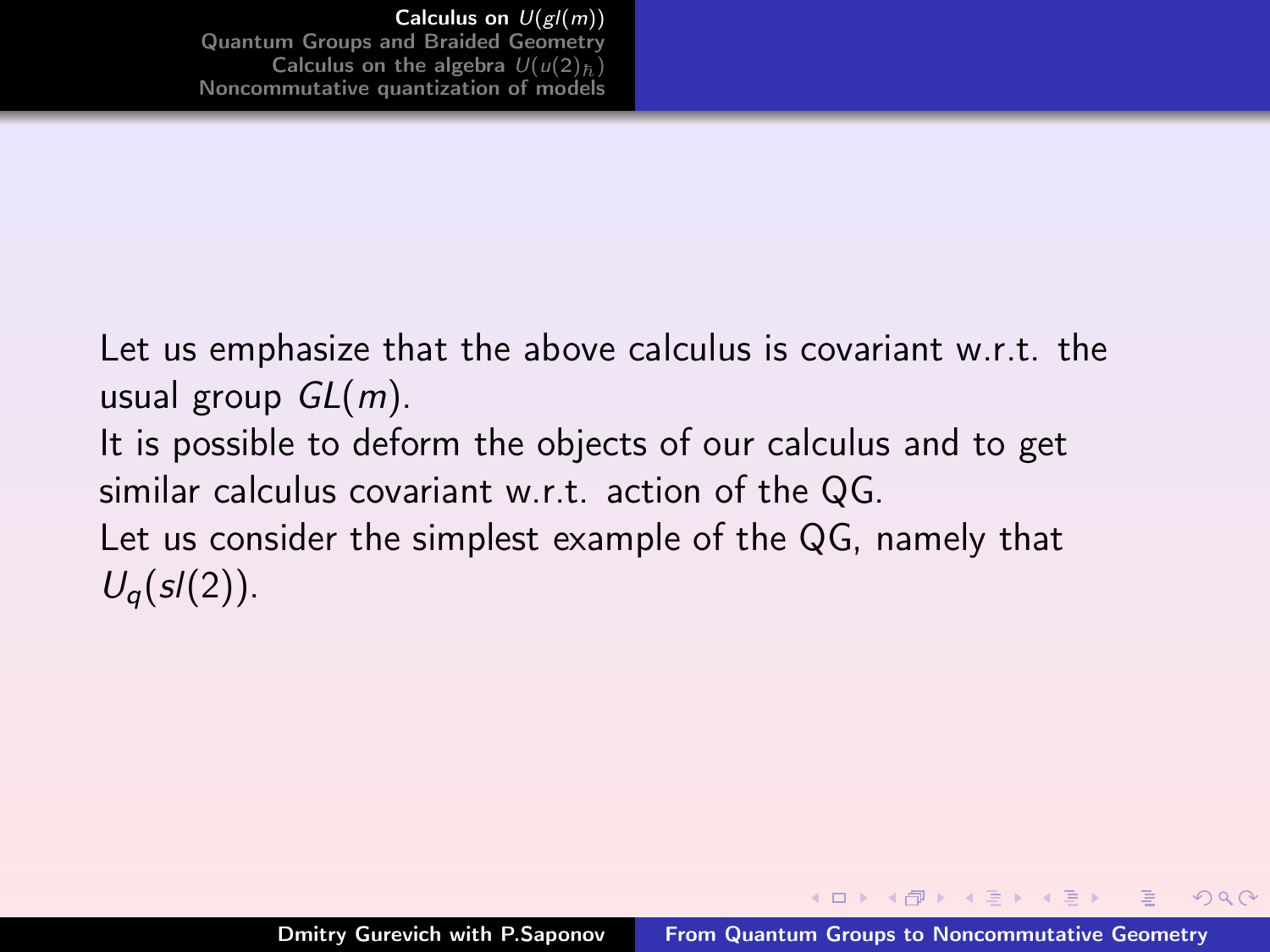<span id="page-13-0"></span>[Calculus on](#page-2-0)  $U(g/(m))$ [Quantum Groups and Braided Geometry](#page-13-0) [Calculus on the algebra](#page-32-0)  $U(u(2)_h)$ [Noncommutative quantization of models](#page-41-0)

This QG is generated by 3 generators  $H, X, Y$  subject to the system

$$
[X, Y] = \frac{q^{H} - q^{-H}}{q - q^{-1}}, [H, X] = 2X, [H, Y] = -2Y.
$$

Being equipped with a coproduct  $\Delta: U_{\alpha}(sl(2)) \to U_{\alpha}(sl(2))^{\otimes 2}$ introduced by

$$
\Delta(H) = H \otimes 1 + 1 \otimes H, \ \Delta(X) = X \otimes q^{\frac{H}{2}} + q^{\frac{-H}{2}} \otimes X,
$$

$$
\Delta(Y) = Y \otimes q^{\frac{H}{2}} + q^{\frac{-H}{2}} \otimes Y
$$
and an antipode  $S(H) = -H, \ S(X) = -qX, \ S(Y) = -q^{-1}Y$ , it

becomes a Hopf algebra. Below, q is generic.

 $(1, 1)$   $(1, 1)$   $(1, 1)$   $(1, 1)$   $(1, 1)$   $(1, 1)$   $(1, 1)$   $(1, 1)$   $(1, 1)$ 

 $2990$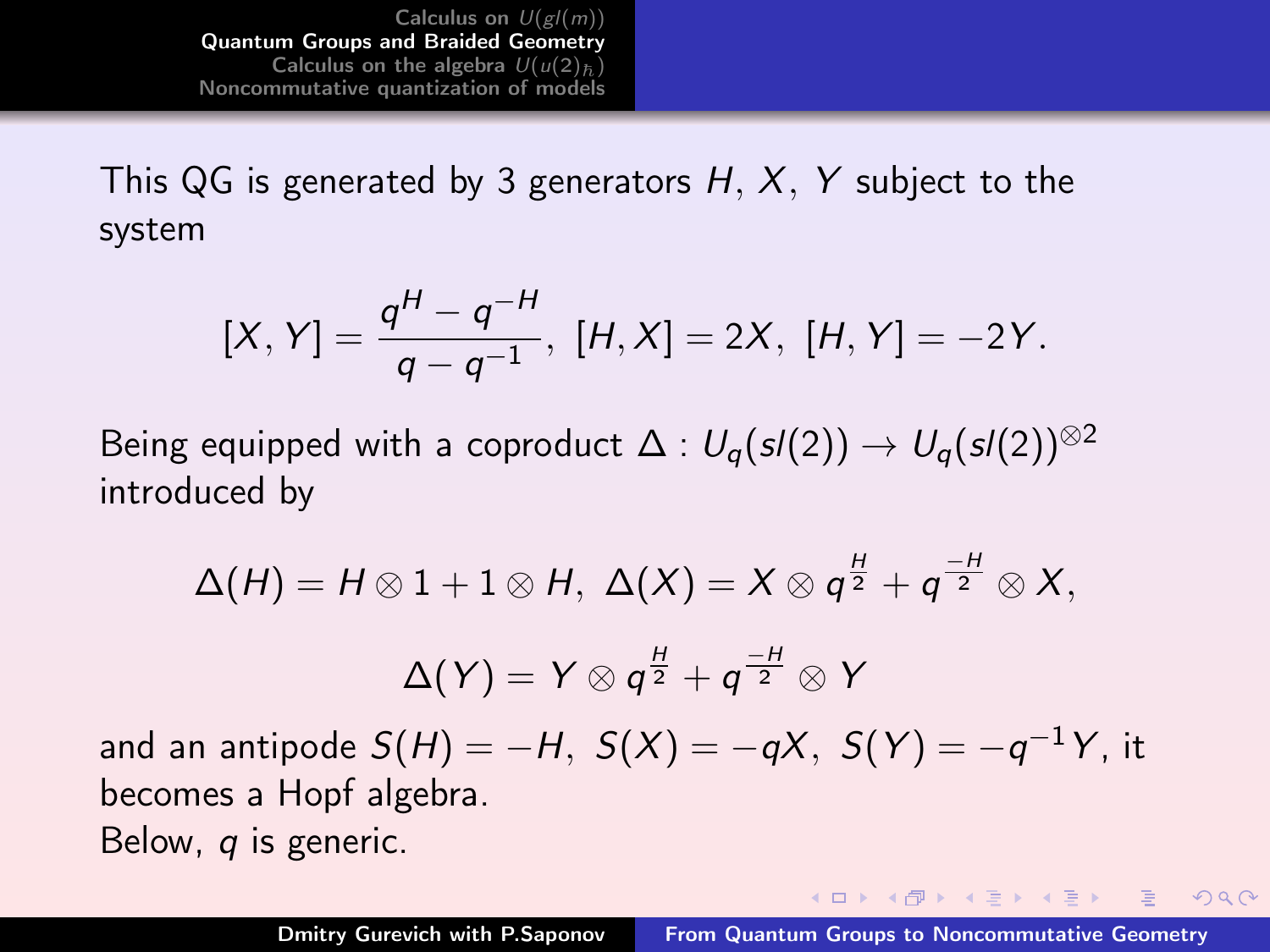[Calculus on](#page-2-0)  $U(gl(m))$ [Quantum Groups and Braided Geometry](#page-13-0) [Calculus on the algebra](#page-32-0)  $U(u(2)_h)$ [Noncommutative quantization of models](#page-41-0)

Also, there exists an element  $\mathcal{R} \in U_{q}(s/(2))^{\otimes 2}$  called universal quantum R-matrix which have some interesting properties. In particular, the operator

$$
R = P(\rho_V \otimes \rho_V) \mathcal{R} : V^{\otimes 2} \to V^{\otimes 2},
$$

where P is the usual flip and  $\rho_V : U_{q}(sl(2)) \rightarrow End(V)$  is the representation of the QG in the fundamental space V, is subject to the so-called braid relation

 $R_{12} R_{23} R_{12} = R_{23} R_{12} R_{23}$ ,  $R_{12} = R \otimes I$ ,  $R_{23} = I \otimes R$ .

We call such operators braidings.

 $(1, 1)$   $(1, 1)$   $(1, 1)$   $(1, 1)$   $(1, 1)$   $(1, 1)$   $(1, 1)$   $(1, 1)$   $(1, 1)$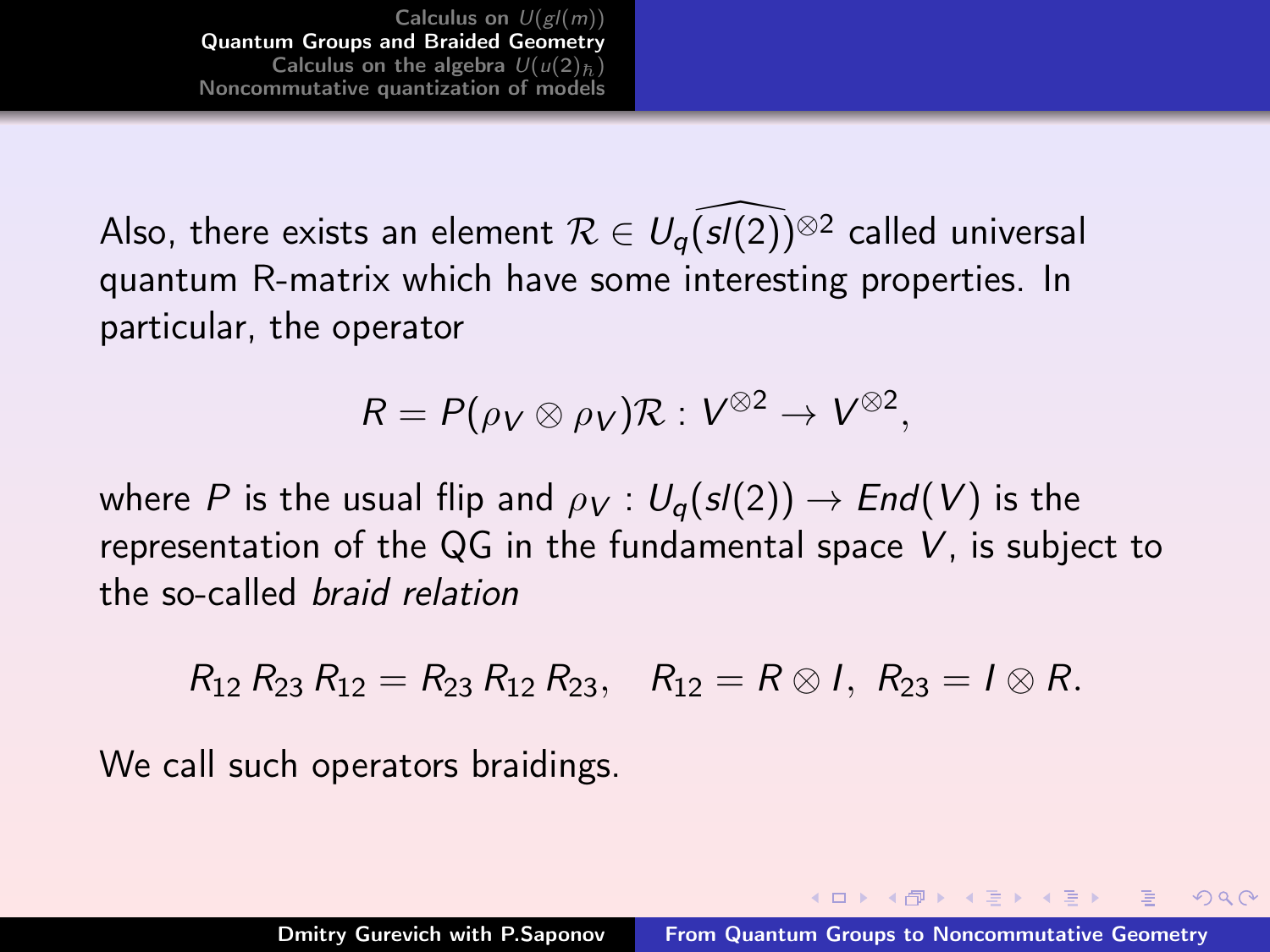Besides, the operator  $R: V^{\otimes 2} \to V^{\otimes 2}$  is subject to the so-called Hecke condition

$$
(qI - R)(q^{-1}I + R) = 0, q \in \mathbb{K}.
$$

So, it has two eigenvalues:  $\it q$  and  $-{\it q}^{-1}.$ Braidings satisfying the Hecke condition are called Hecke symmetries provided  $q \neq \pm 1$  and involutive unless.

Braidings coming from the QG  $U_q(g/(m))$  are always Hecke symmetries.

 $(1, 1)$   $(1, 1)$   $(1, 1)$   $(1, 1)$   $(1, 1)$   $(1, 1)$   $(1, 1)$   $(1, 1)$ 

 $OQ$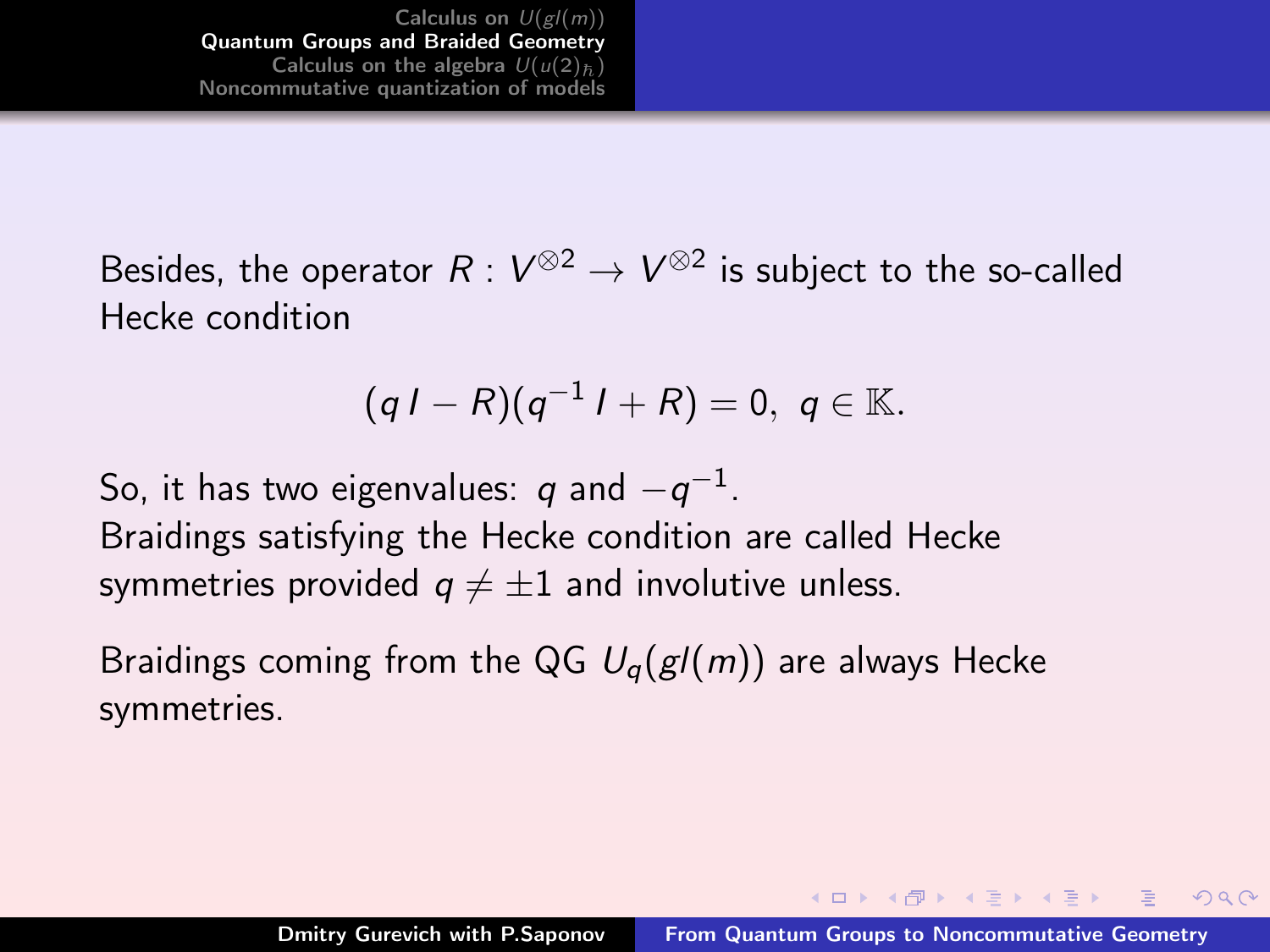A braiding coming from a QG belonging to one of other series  $(B_n, C_n, D_n)$  satisfies a third degree equation and is called Birman-Wenzl-Murakami symmetry.

However, there exist Hecke symmetries and BWM symmetries which are not related to any QG.

Large families of such Hecke symmetries were constructed by myself in the 80's.

 $(+)$   $(+)$   $(+)$   $(+)$   $(+)$   $(+)$   $(+)$   $(+)$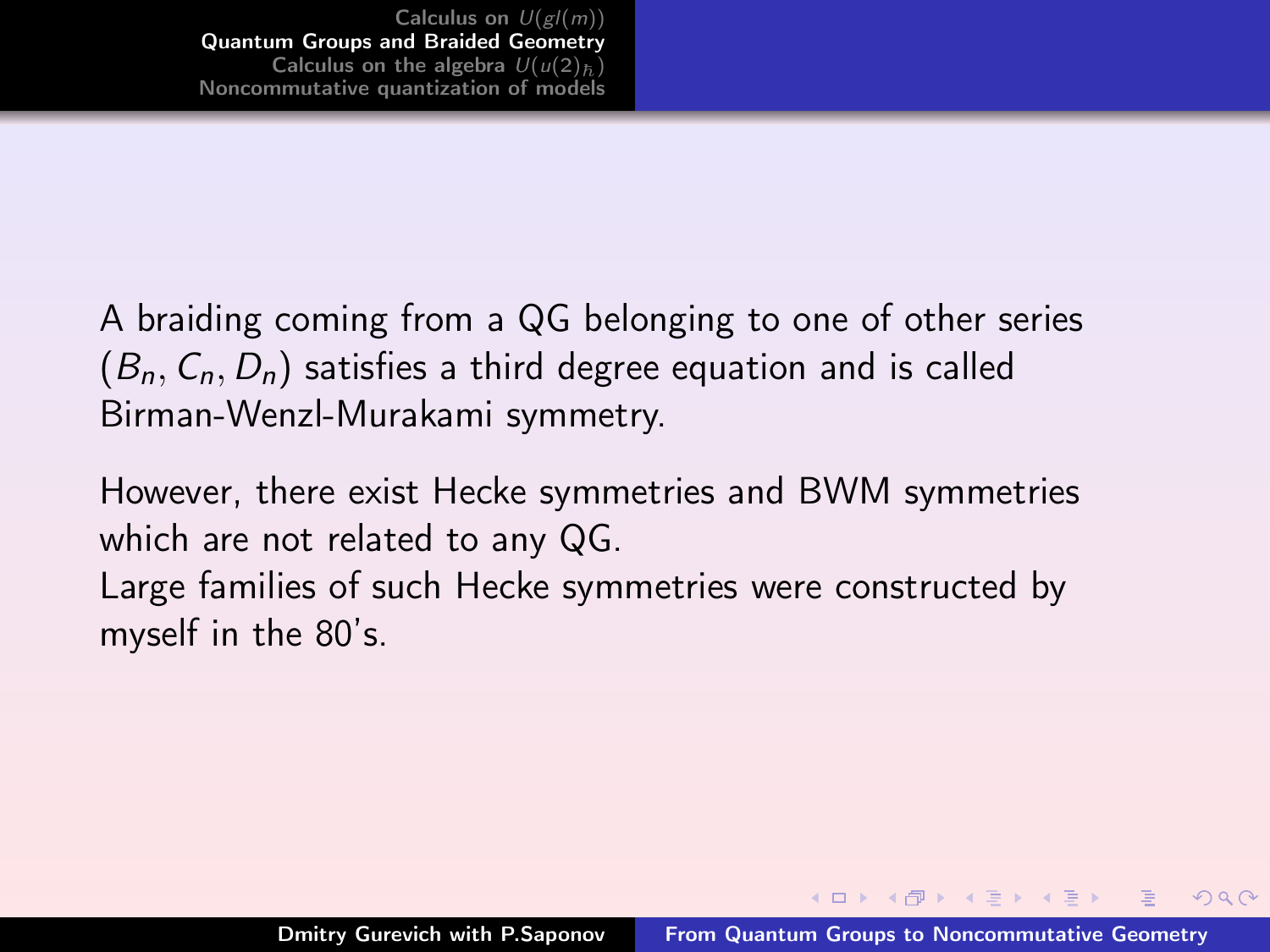In fact, a Hecke symmetry is a special representation of of the Hecke algebra. Remind that the Hecke algebra  $H_m(q)$  is generated by a set of generators  $\sigma_i,\,i=1,...,m-1$  subject to

$$
(qld - \sigma_i)(q^{-1}ld + \sigma_i) = 0 \ \forall i,
$$

$$
\sigma_i \sigma_{i+1} \sigma_i = \sigma_{i+1} \sigma_i \sigma_{i+1}, \quad \sigma_i \sigma_j = \sigma_j \sigma_i, \ |i - j| \geq 2.
$$

So, the mentioned representation is defined by  $\rho_R(\sigma_i) = R_{i,i+1}$ .

 $(1, 1)$   $(1, 1)$   $(1, 1)$   $(1, 1)$   $(1, 1)$   $(1, 1)$   $(1, 1)$   $(1, 1)$   $(1, 1)$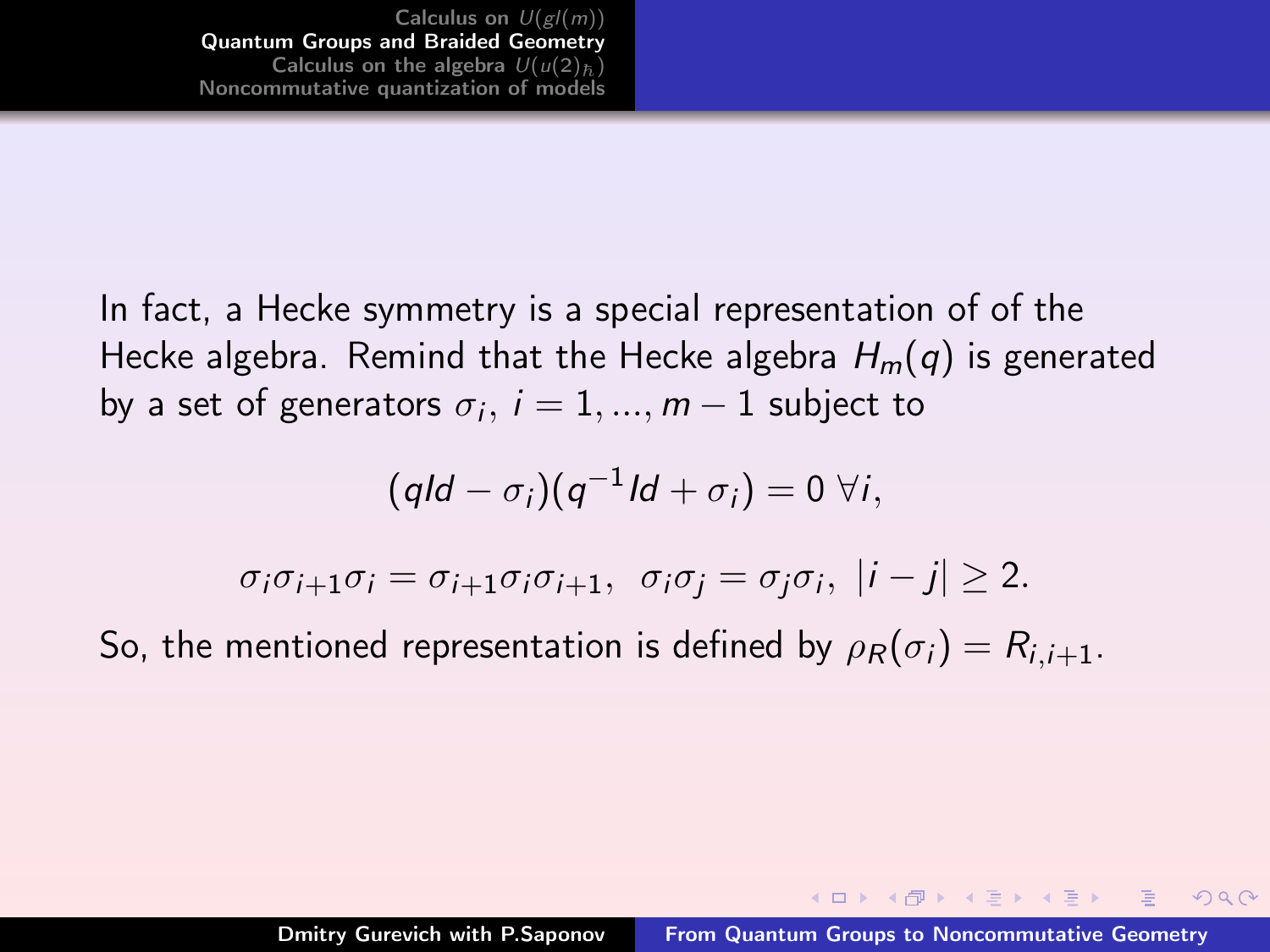[Calculus on](#page-2-0)  $U(gl(m))$ [Quantum Groups and Braided Geometry](#page-13-0) [Calculus on the algebra](#page-32-0)  $U(u(2)_h)$ [Noncommutative quantization of models](#page-41-0)

The simplest examples are as follows

$$
\left(\begin{array}{cccc}q&0&0&0\\0&q-q^{-1}&1&0\\0&1&0&0\\0&0&0&q\end{array}\right),\; \left(\begin{array}{cccc}q&0&0&0\\0&q-q^{-1}&1&0\\0&1&0&0\\0&0&0&q^{-1}\end{array}\right).
$$

They are deformations of the usual flip and the super-flip respectively. The first example comes from the QG  $U_{q}(s/(2))$ . However, there is a lot of Hecke symmetries which are deformations neither of flips nor of super-flips.

 $(1.1)$   $(1.1)$   $(1.1)$   $(1.1)$   $(1.1)$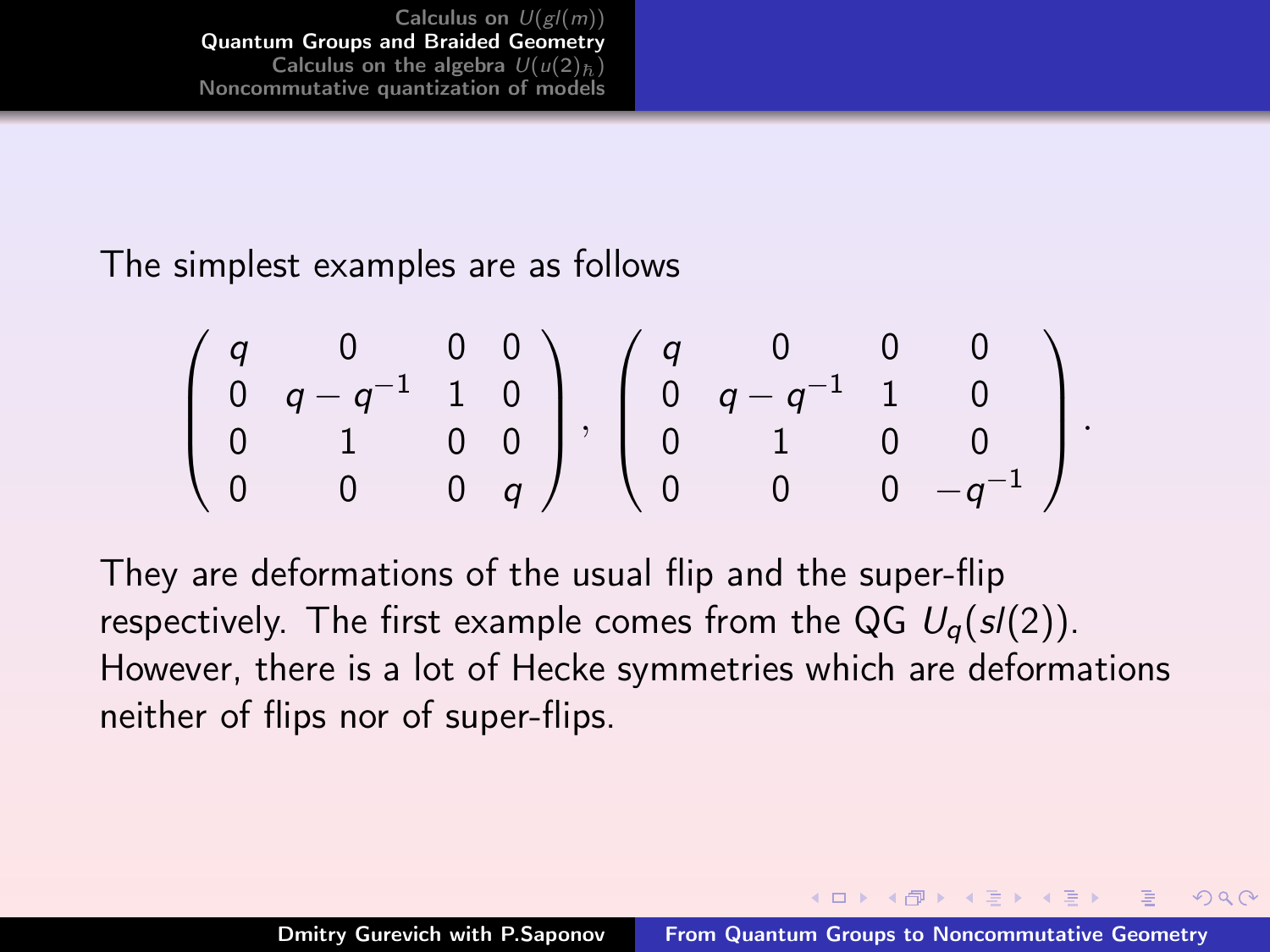[Calculus on](#page-2-0)  $U(gl(m))$ [Quantum Groups and Braided Geometry](#page-13-0) [Calculus on the algebra](#page-32-0)  $U(u(2)_h)$ [Noncommutative quantization of models](#page-41-0)

Given a Hecke symmetry R, consider "R-symmetric" and "R-skew-symmetric" algebras

$$
Sym_R(V) = T(V)/\langle Im(qI-R)\rangle, \ \ \bigwedge_R(V) = T(V)/\langle Im(q^{-1}I+R)\rangle
$$

and the corresponding Poincaré-Hilbert series

$$
P_{+}(t) = \sum_{k} \dim Sym_{R}^{(k)}(V) t^{k}, \ P_{-}(t) = \sum_{k} \dim \bigwedge_{R}^{(k)}(V) t^{k},
$$

where the upper index  $(k)$  labels homogenous components of these quadratic algebras.

 $(1, 1)$   $(1, 1)$   $(1, 1)$   $(1, 1)$   $(1, 1)$   $(1, 1)$   $(1, 1)$   $(1, 1)$   $(1, 1)$ 

 $OQ$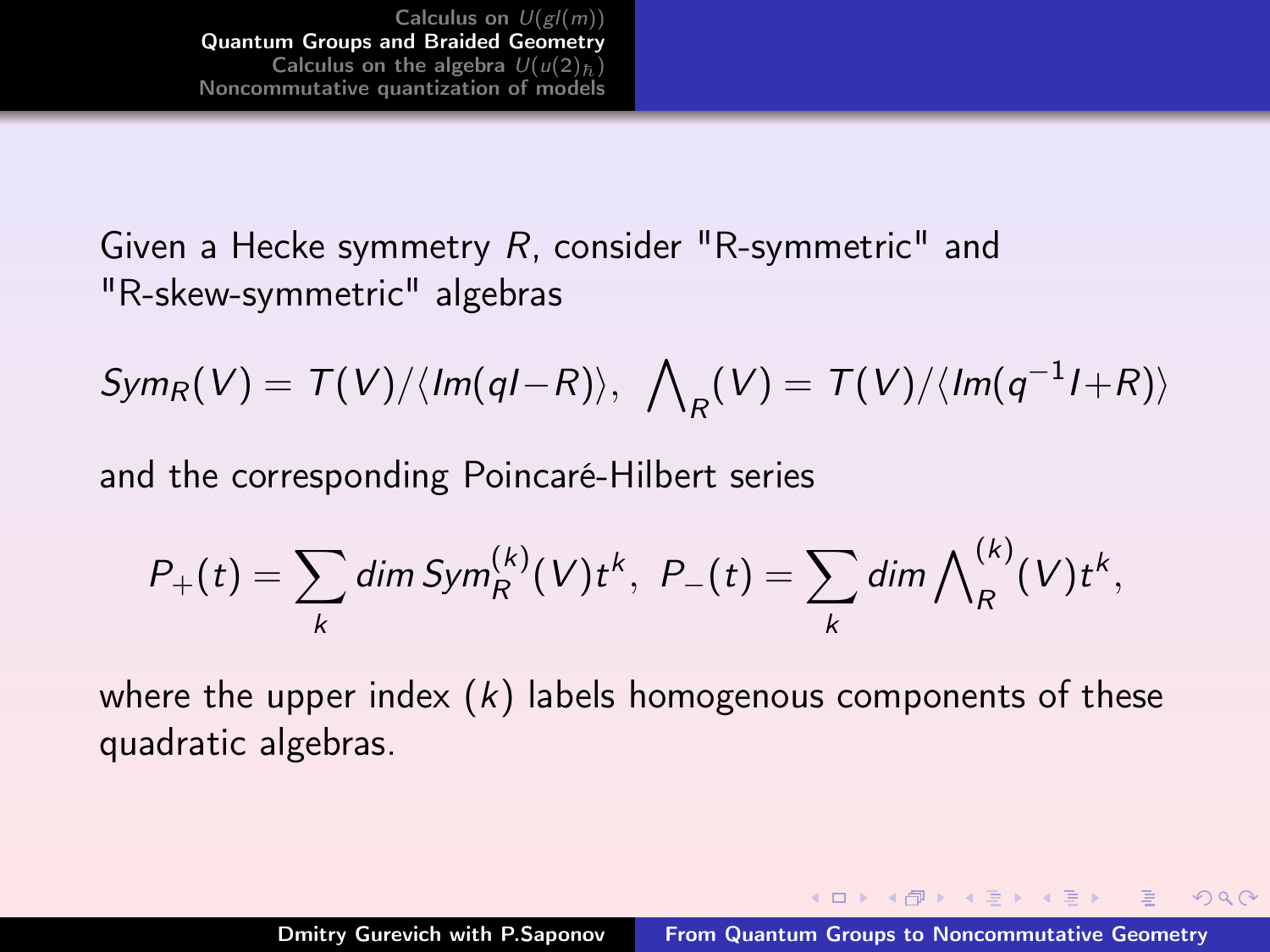[Calculus on](#page-2-0)  $U(gl(m))$ [Quantum Groups and Braided Geometry](#page-13-0) [Calculus on the algebra](#page-32-0)  $U(u(2))_5$ [Noncommutative quantization of models](#page-41-0)

For a generic q the following holds  $P_{-}(-t)P_{+}(t) = 1$ .

#### Proposition. (Phung Ho Hai)

The HP series  $P_-(t)$  (and hence  $P_+(t)$ ) is a rational function:

$$
P_{-}(t) = \frac{N(t)}{D(t)} = \frac{1 + a_1 t + \ldots + a_r t^r}{1 - b_1 t + \ldots + (-1)^s b_s t^s} = \frac{\prod_{i=1}^r (1 + x_i t)}{\prod_{j=1}^s (1 - y_j t)},
$$

where  $a_i$  and  $b_i$  are positive integers, the polynomials  $N(t)$  and  $D(t)$  are coprime, and all the numbers  $x_i$  and  $y_i$  are real positive.

We call the couple  $(r|s)$  bi-rank. In this sense all Hecke symmetries are similar to super-flips.

 $(1, 1)$   $(1, 1)$   $(1, 1)$   $(1, 1)$   $(1, 1)$   $(1, 1)$   $(1, 1)$   $(1, 1)$   $(1, 1)$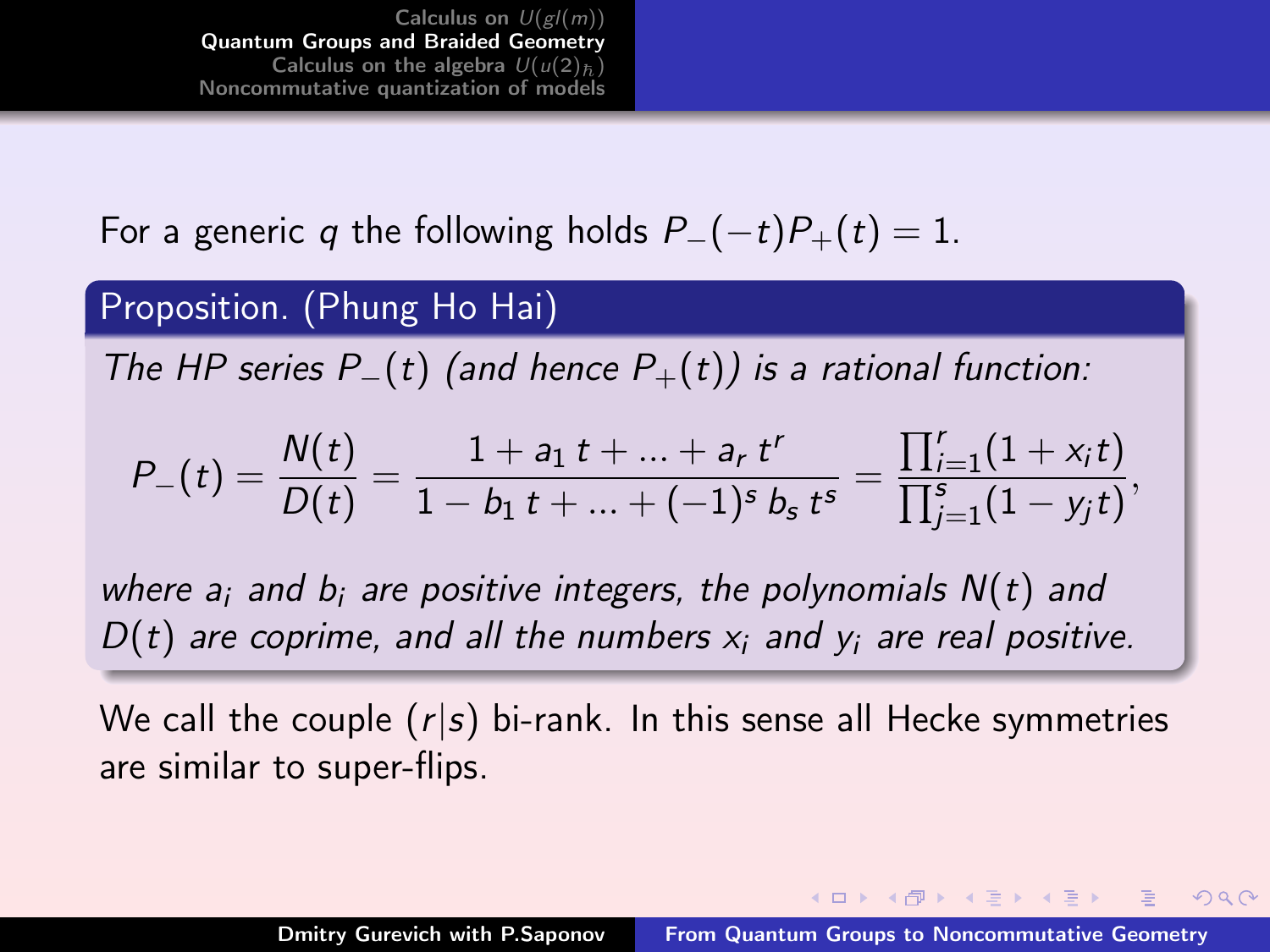[Calculus on](#page-2-0)  $U(gl(m))$ [Quantum Groups and Braided Geometry](#page-13-0) [Calculus on the algebra](#page-32-0)  $U(u(2)_h)$ [Noncommutative quantization of models](#page-41-0)

Examples. If R comes from the QG  $U_q(sl(m))$ , then

$$
P_{-}(t)=(1+t)^m.
$$

If  $R$  is a deformation of the super-flip  $P_{m|n}$ , then

$$
P_{-}(t) = \frac{(1+t)^m}{(1-t)^n}.
$$

Also, there exist "exotic" examples: for any  $m \geq 2$  there exits a Hecke symmetry such that

$$
P_{-}(t)=1+mt+t^2.
$$

 $(1, 1)$   $(1, 1)$   $(1, 1)$   $(1, 1)$   $(1, 1)$   $(1, 1)$   $(1, 1)$   $(1, 1)$   $(1, 1)$ 

 $2Q$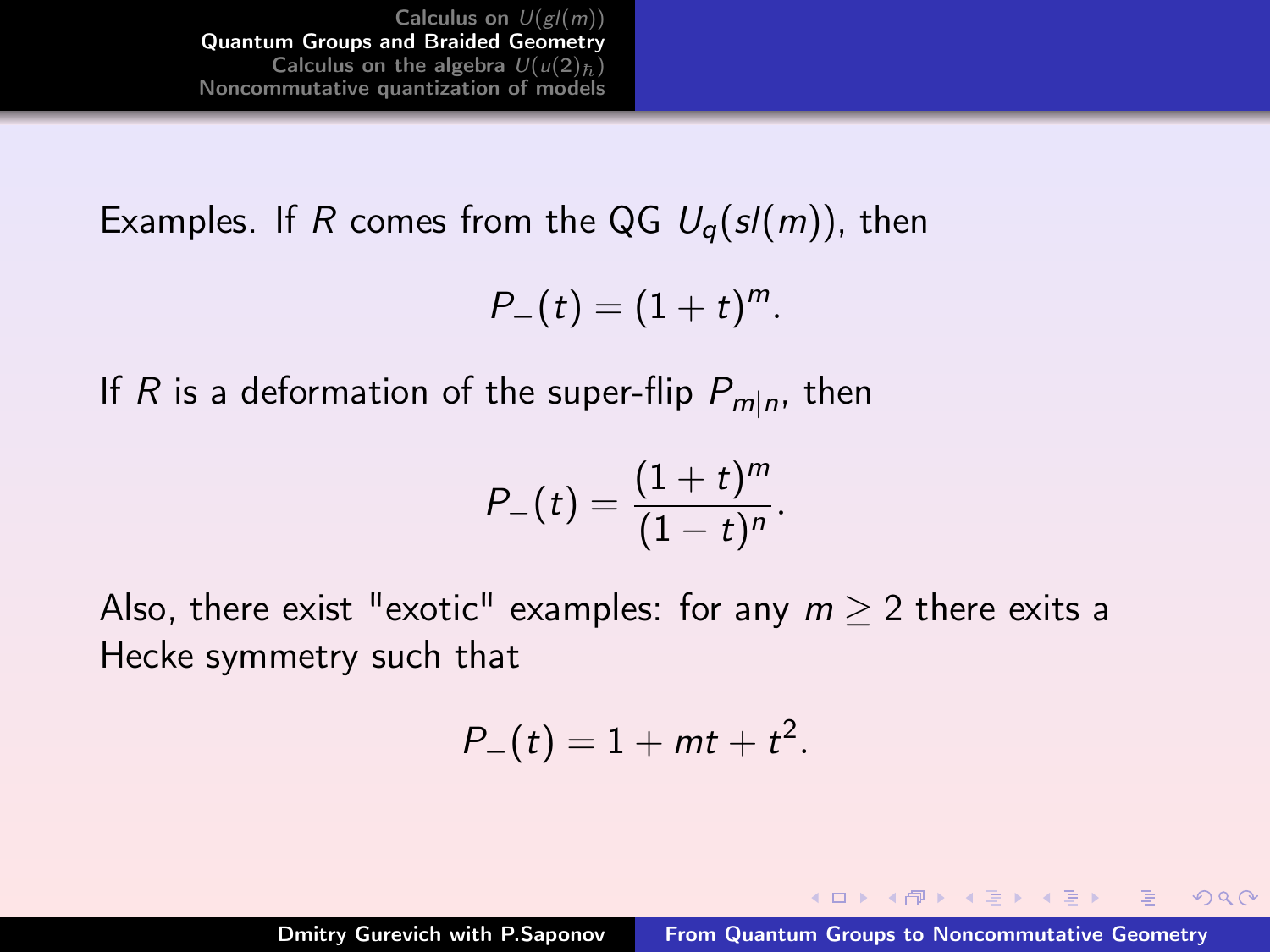Together with R-symmetric and R-skew-symmetric algebras consider two quantum matrix (QM) algebras.

The first algebra is the so-called RTT algebra. This algebra is generated by generators  $t_i^j$  $i_j^J$ ,  $1 \le i, j \le n$  which are organised in a matrix  $\mathcal{T}=(t_i^j)$  $\mathcal{G}'_i$ ), subject to the relation

 $R T_1 T_2 = T_1 T_2 R$ ,  $T_1 = T \otimes I$ ,  $T_2 = I \otimes T$ .

イロメ マ母 トマ ミメ マ ミメー

 $OQ$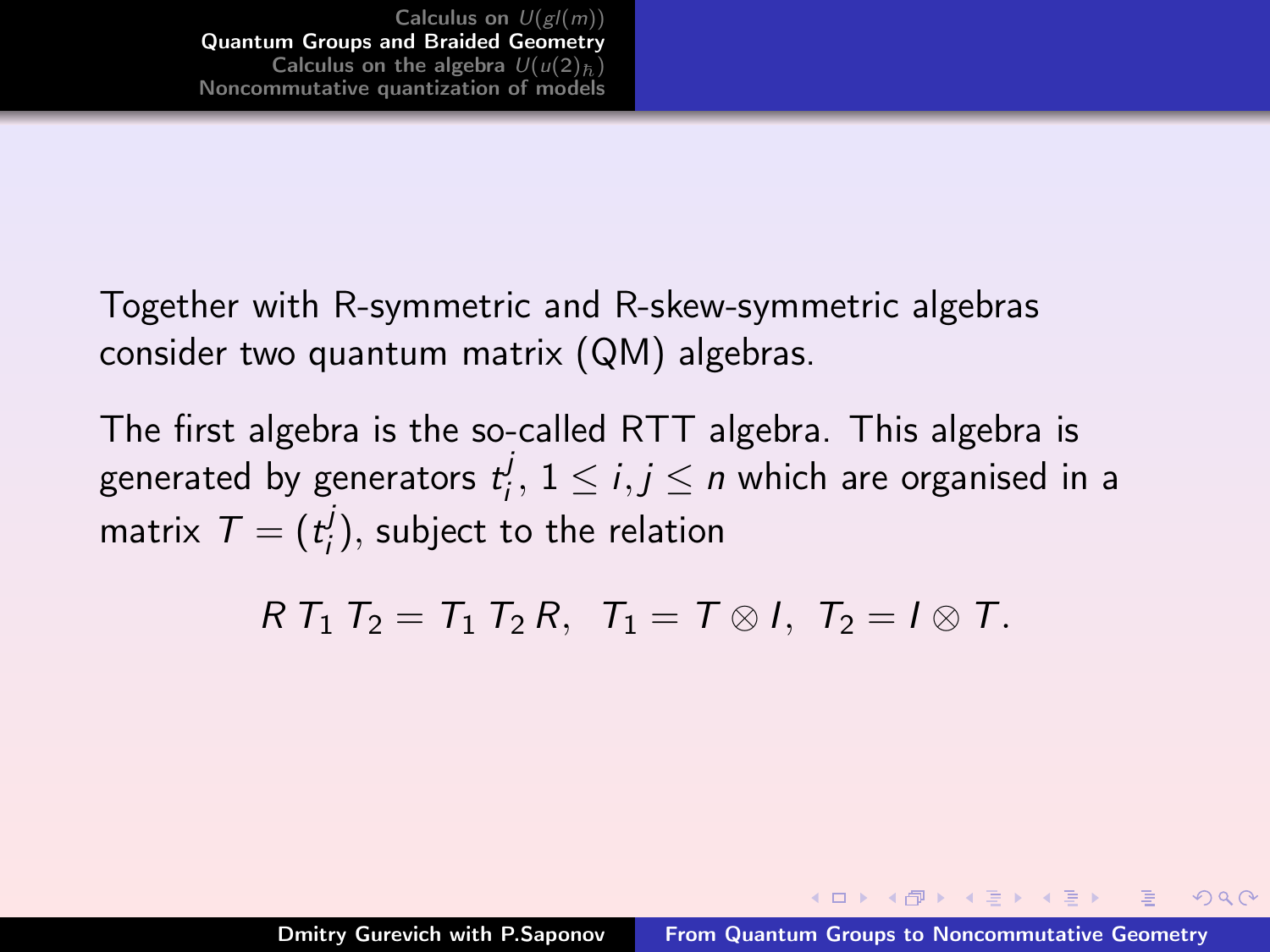[Calculus on](#page-2-0)  $U(gl(m))$ [Quantum Groups and Braided Geometry](#page-13-0) [Calculus on the algebra](#page-32-0)  $U(u(2)_h)$ [Noncommutative quantization of models](#page-41-0)

**Example** Let  $R$  be standard Hecke symmetry above (coming from  $U_q(sl(2)))$ . By denoting  $T=\left(\begin{array}{cc} a & b \ c & d \end{array}\right)$  we get the system

$$
\begin{pmatrix} q & 0 & 0 & 0 \\ 0 & q - q^{-1} & 1 & 0 \\ 0 & 1 & 0 & 0 \\ 0 & 0 & 0 & q \end{pmatrix} \begin{pmatrix} a & 0 & b & 0 \\ 0 & a & 0 & b \\ c & 0 & d & 0 \\ 0 & c & 0 & d \end{pmatrix} \begin{pmatrix} a & b & 0 & 0 \\ c & d & 0 & 0 \\ 0 & 0 & a & b \\ 0 & 0 & c & d \end{pmatrix} = \begin{pmatrix} a & 0 & b & 0 \\ 0 & 0 & a & b \\ 0 & 0 & c & d \end{pmatrix}
$$

$$
\begin{pmatrix} a & 0 & b & 0 \\ 0 & a & 0 & b \\ c & 0 & d & 0 \\ 0 & c & 0 & d \end{pmatrix} \begin{pmatrix} a & b & 0 & 0 \\ c & d & 0 & 0 \\ 0 & 0 & a & b \\ 0 & 0 & c & d \end{pmatrix} \begin{pmatrix} q & 0 & 0 & 0 \\ 0 & q - q^{-1} & 1 & 0 \\ 0 & 1 & 0 & 0 \\ 0 & 0 & 0 & q \end{pmatrix}.
$$

**K ロ ▶ ( 伊 ) ( モ ) ( モ )** 

 $2Q$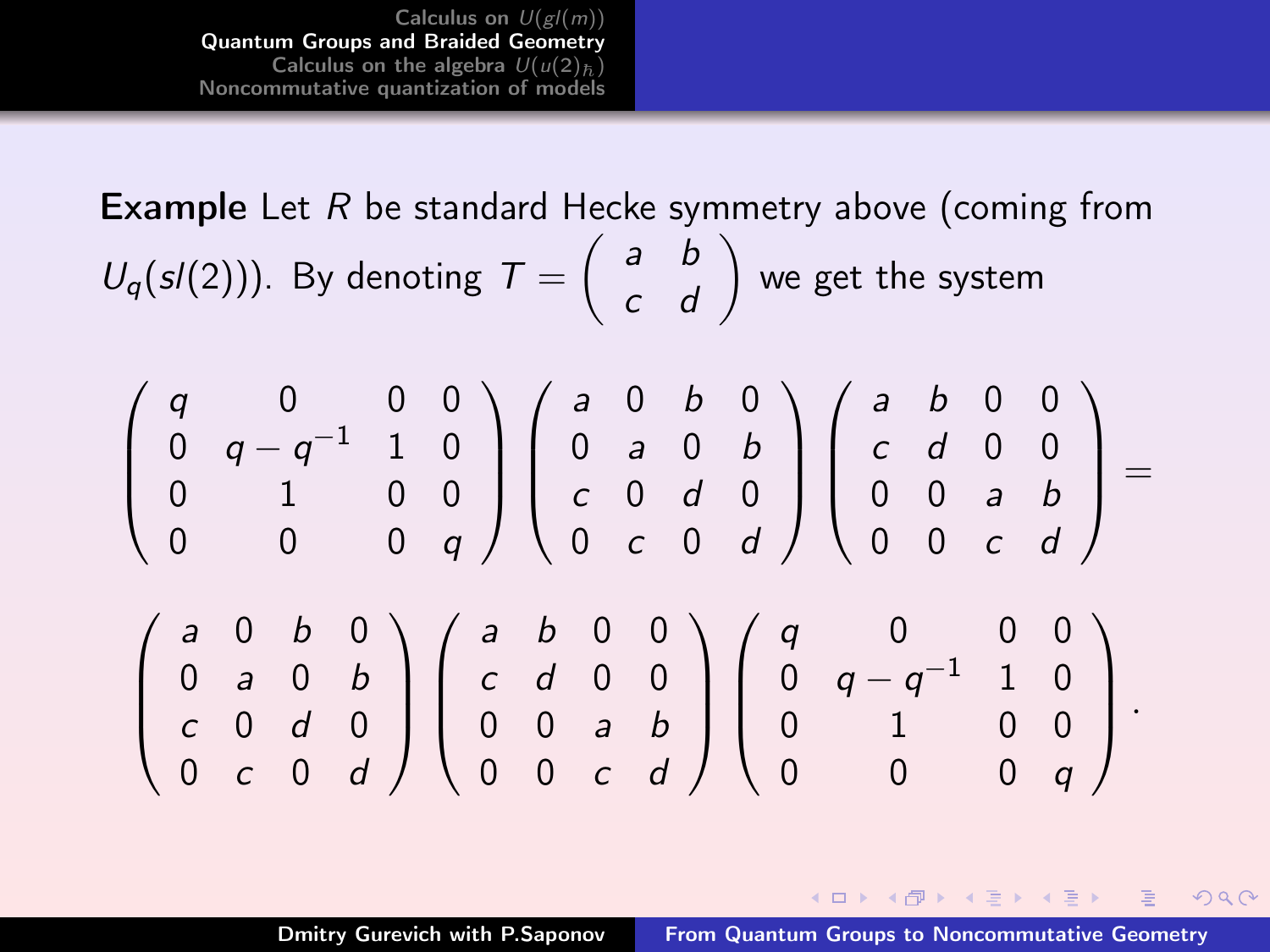In this algebra an analog of the determinant  $det_{\alpha}T$  can be defined. If we impose the relation  $det_{\sigma}T = 1$ , the quotient becomes a Hopf algebra, i.e. it has a coproduct, a counit, and an antipode.

This Hopf algebra is (restricted) dual to that  $U_q(g/(m))$ .

イロメ イ母 トラ ミュース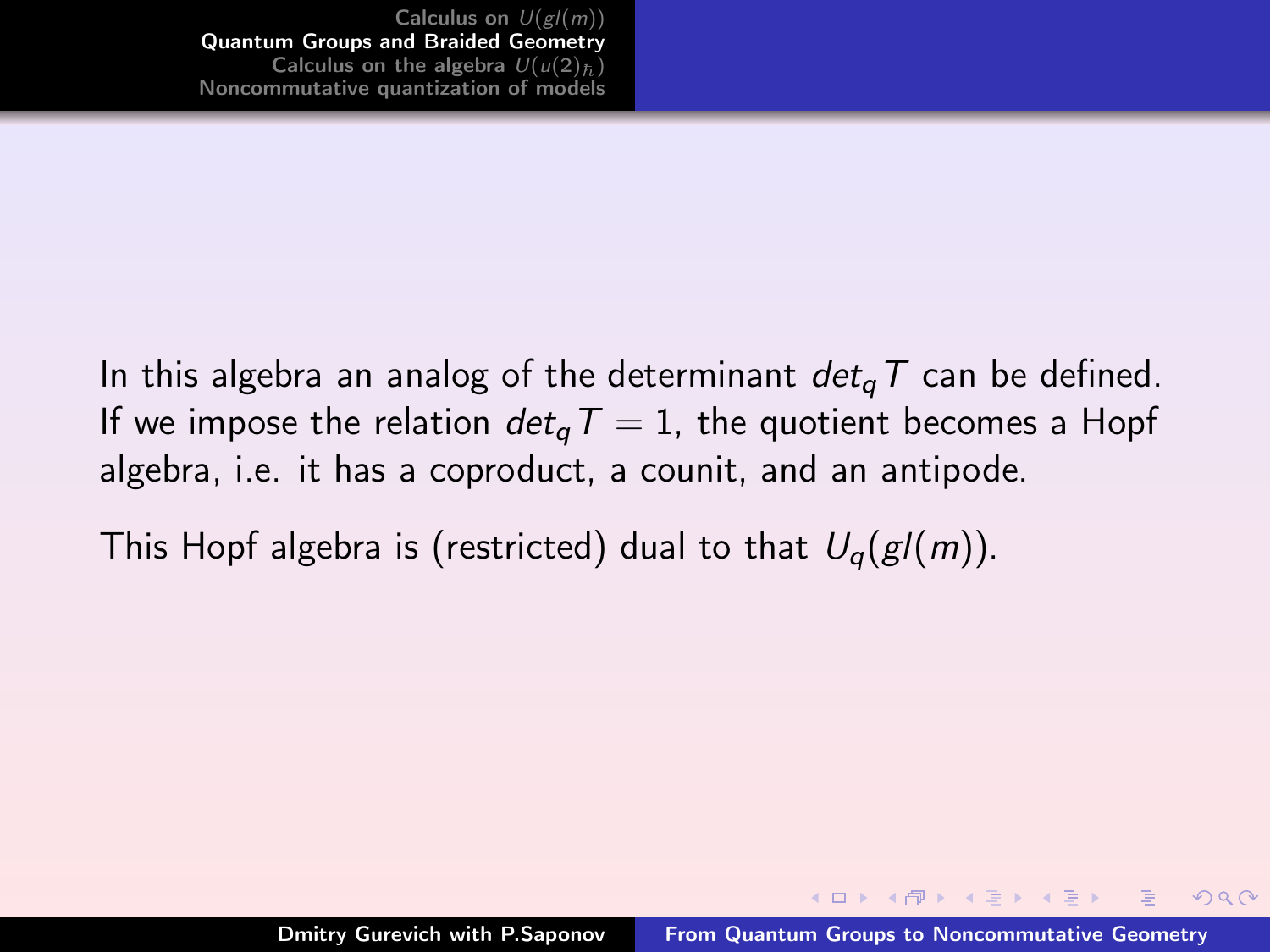There exists another QM algebra of great interest. It is so-called Reflection Equation (RE) algebra defined by

$$
R L_1 R L_1 - L_1 R L_1 R = 0, L_1 = L \otimes I, L = (I_j^j), L = (I_j^j).
$$

If R comes from the QG  $U_q(sl(m))$ , the both algebras (RTT one and RE one) are deformations of  $Sym(g/(m))$ . This means that for a generic  $q$  dimensions of the homogeneous components of these quadratic graded algebras are stable and equal to the classical ones.

 $(1,1)$   $(1,1)$   $(1,1)$   $(1,1)$   $(1,1)$   $(1,1)$   $(1,1)$   $(1,1)$   $(1,1)$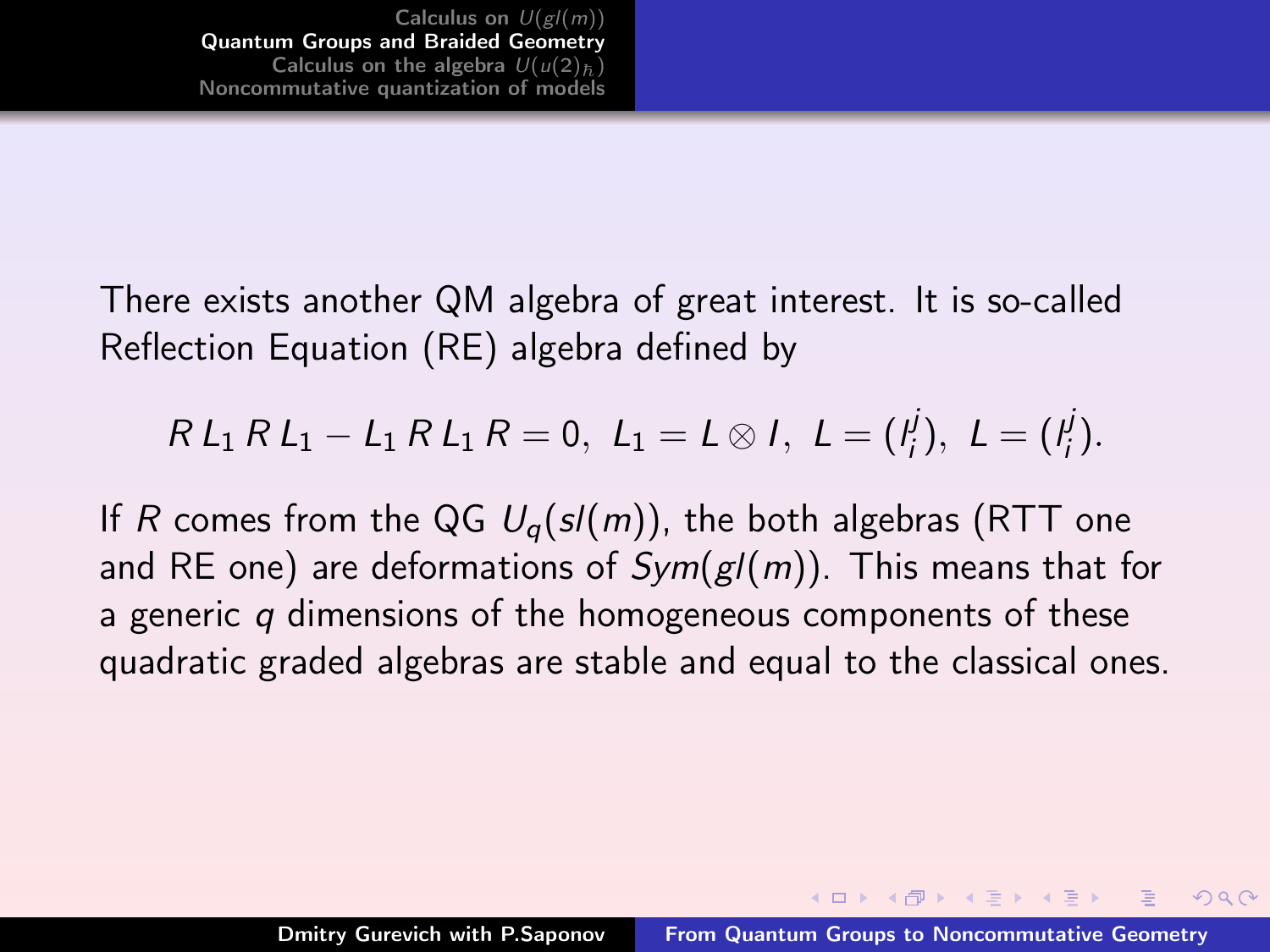[Calculus on](#page-2-0)  $U(gl(m))$ [Quantum Groups and Braided Geometry](#page-13-0) [Calculus on the algebra](#page-32-0)  $U(u(2)_h)$ [Noncommutative quantization of models](#page-41-0)

**Example** related to  $U_q(sl(2))$ . We put  $L = \begin{pmatrix} a & b \ c & d \end{pmatrix}$ . Then  $\sqrt{ }$ q 0 0 0  $\setminus$  $\sqrt{ }$ a 0 b 0  $\setminus$  $\sqrt{ }$ q 0 0 0  $\setminus$  $0$   $q-q^{-1}$   $1$   $0$  $0$   $q-q^{-1}$   $1$   $0$ 0 a 0 b  $\overline{\phantom{a}}$  $\Big\}$  $\overline{\phantom{a}}$  $\Big\}$  $\overline{\phantom{a}}$  $\int$ 0 1 0 0 c 0 d 0 0 1 0 0 0 0 0 q 0 c 0 d 0 0 0 q  $\sqrt{ }$ a 0 b 0  $\setminus$  $\sqrt{ }$ a 0 b 0  $\setminus$ 0 a 0 b 0 a 0 b  $\vert$  $\Bigg) =$  $\vert$  $\Bigg\}$ c 0 d 0 c 0 d 0 0 c 0 d 0 c 0 d  $\sqrt{ }$ q 0 0 0  $\setminus$  $\sqrt{ }$ a 0 b 0  $\setminus$  $\sqrt{ }$ q 0 0 0  $\setminus$  $0$   $q-q^{-1}$   $1$   $0$  $0 \quad q-q^{-1} \quad 1 \quad 0$ 0 a 0 b  $\vert$  $\Bigg\}$  $\vert$  $\Bigg\}$  $\vert$  $\Bigg\}$ 0 1 0 0 c 0 d 0 0 1 0 0 0 0 0 q 0 c 0 d 0 0 0 q  $2QQ$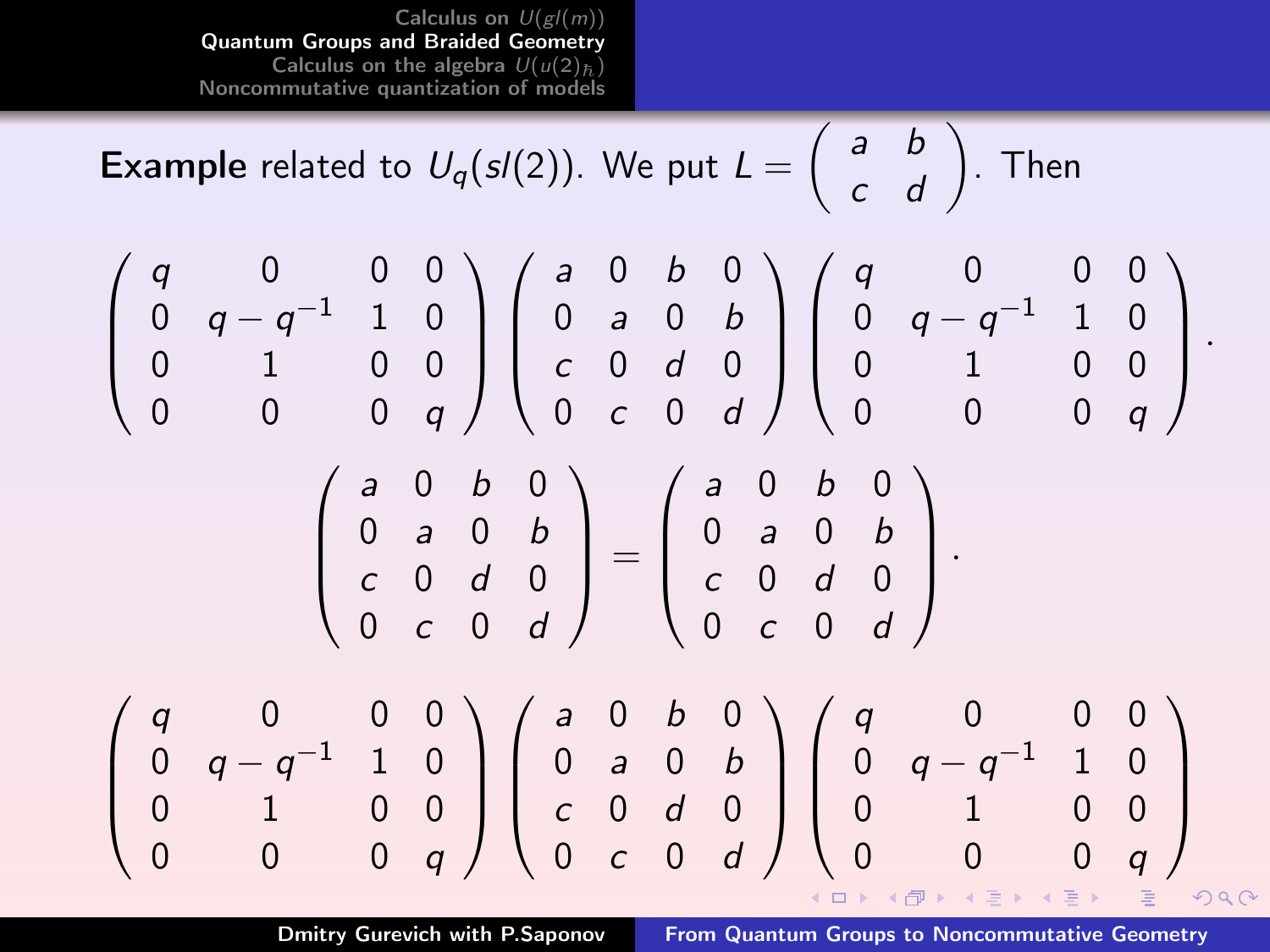In it an analog of the determinant  $det_{\alpha}L$  is also well defined.

If we impose the condition  $det_q L = 1$ , we get a braided Hopf algebra (Sh.Majid). This means that

$$
\Delta(ab)=\Delta(a)\,\Delta(b)=(a_1\otimes a_2)(b_1\otimes b_2)=a_1\tilde{b_1}\otimes \tilde{a_2}b_2,
$$

where  $\widetilde{b_1}\otimes \widetilde{a_2}=\mathit{Q}(\mathit{a}_2\otimes \mathit{b}_1)$  and  $\mathit{Q}$  is a braiding (similarly to a super-algebra).

However, by contrast with the RTT algebra in the RE algebra the center is "big": it is similar to that of  $U(gl(m))$ . In particular, it contains all elements  $\mathcal{T}_{\mathcal{R}}$  L<sup>k</sup>, where  $\mathcal{T}_{\mathcal{R}}$  is the trace associated with R. In our simplest example, it equals  $Tr_R L = q^{-3} a + q^{-1} d$ .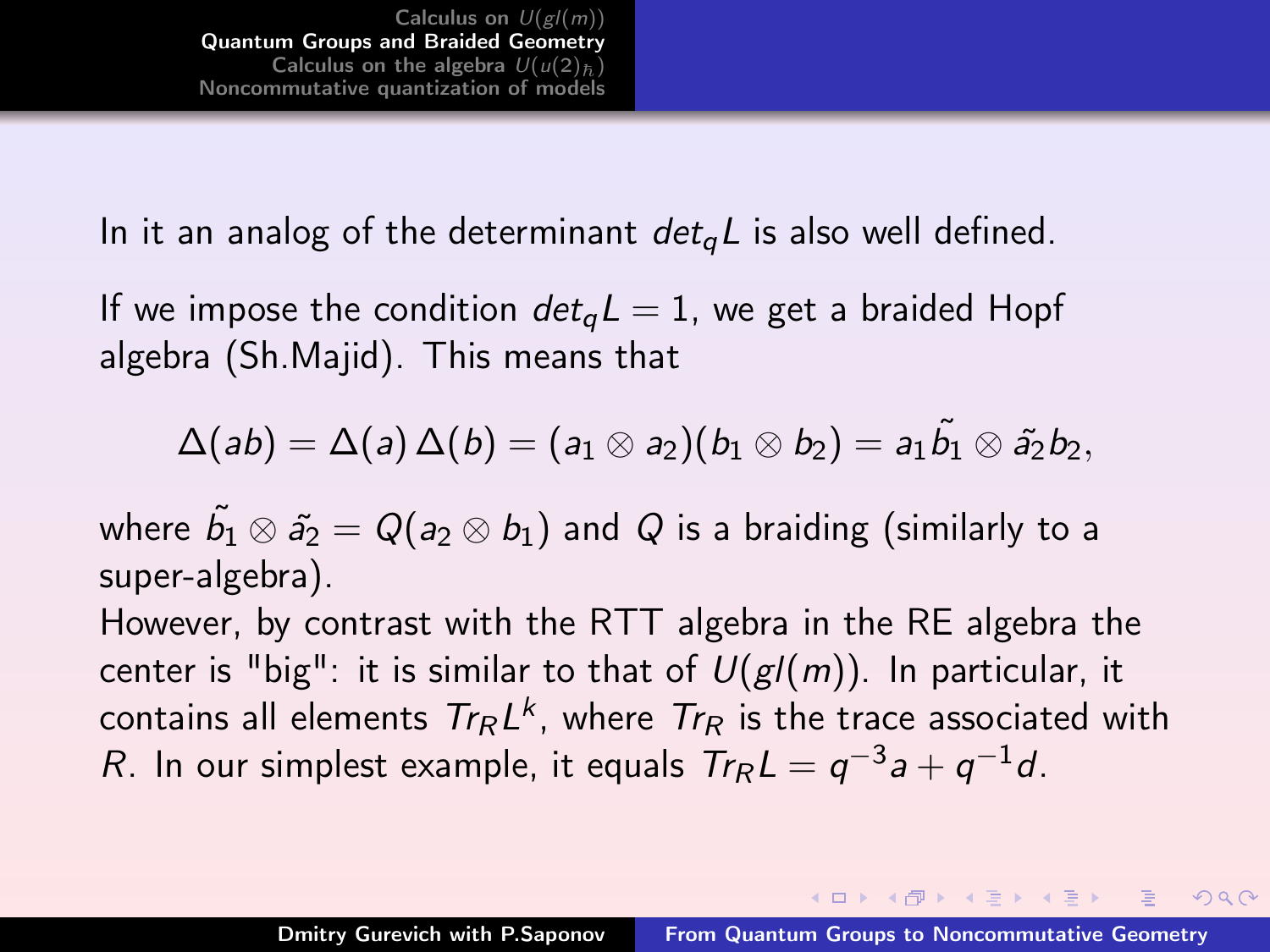Moreover, the RE algebra, being quadratic, admits a quadratic-linear deformation. We call it modified RE algebra. **Example**  $m = 2$ . The defining relations of the mRE algebra are

$$
\mathsf{q}ab-\mathsf{q}^{-1}ba=\hbar b,\quad \mathsf{q}(bc-cb)-\lambda\mathsf{a}(d-a)=\hbar(d-a),
$$

$$
qca - q^{-1}ac = \hbar c, \qquad q(cd - cd) - \lambda ca = -\hbar c,
$$
  
ad - da = 0, \qquad q(db - bd) - \lambda ab = \hbar b

where  $\lambda=q-q^{-1}$  and  $\hbar$  is another parameter of deformation.

The element  $l = T r_R L = q^{-3} a + q^{-1} d$  is central in this algebra as well. It is also valid for  $Tr_R L^k$ .

 $(0,1)$   $(0,1)$   $(0,1)$   $(1,1)$   $(1,1)$   $(1,1)$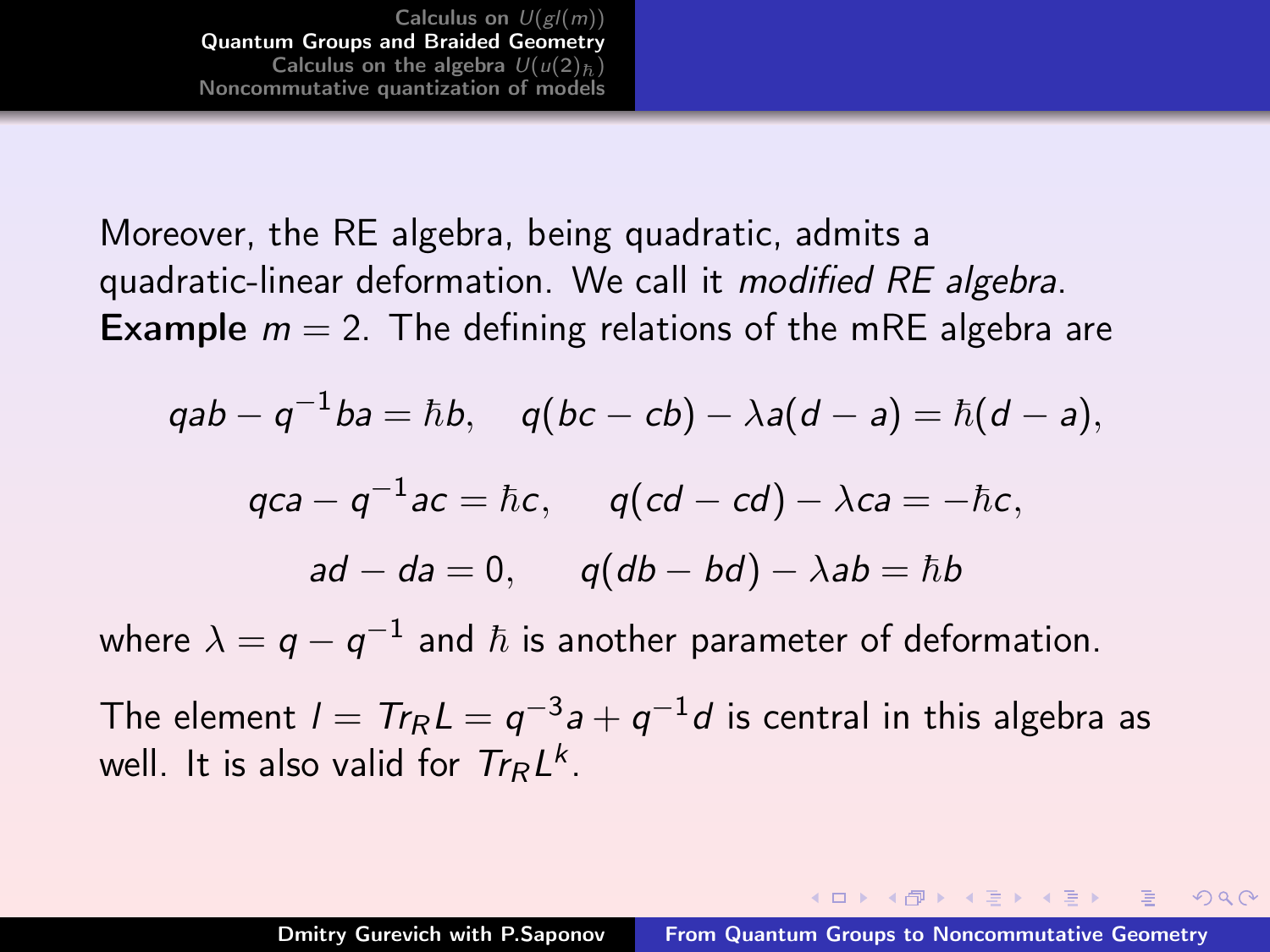[Calculus on](#page-2-0)  $U(g/(m))$ [Quantum Groups and Braided Geometry](#page-13-0) [Calculus on the algebra](#page-32-0)  $U(u(2)_h)$ [Noncommutative quantization of models](#page-41-0)

Pass to the basis  $\{b, c, g = a - d, l\}$ . Then the relations become

$$
q^{2}gb - bg = \hbar(q + q^{-1})b,
$$
  
\n
$$
gc - q^{2}cg = -\hbar(q + q^{-1})c,
$$
  
\n
$$
(q^{2} + 1)(bc - cb) + (q^{2} - 1)g^{2} = \hbar(q + q^{-1})g.
$$

The following quadratic element

$$
C = (q + q^{-1})^{-1}g^2 + q^{-1}bc + qcb
$$

is central. We call it "braided Casimir". It is obtained from  $\mathcal{T}\mathcal{T}_{\mathcal{R}}L^2$ by canceling l.

It is a two parameter deformation of the algebra  $Sym(s/(2))$ .

 $(1, 1)$   $(1, 1)$   $(1, 1)$   $(1, 1)$   $(1, 1)$   $(1, 1)$   $(1, 1)$   $(1, 1)$   $(1, 1)$ 

 $2Q$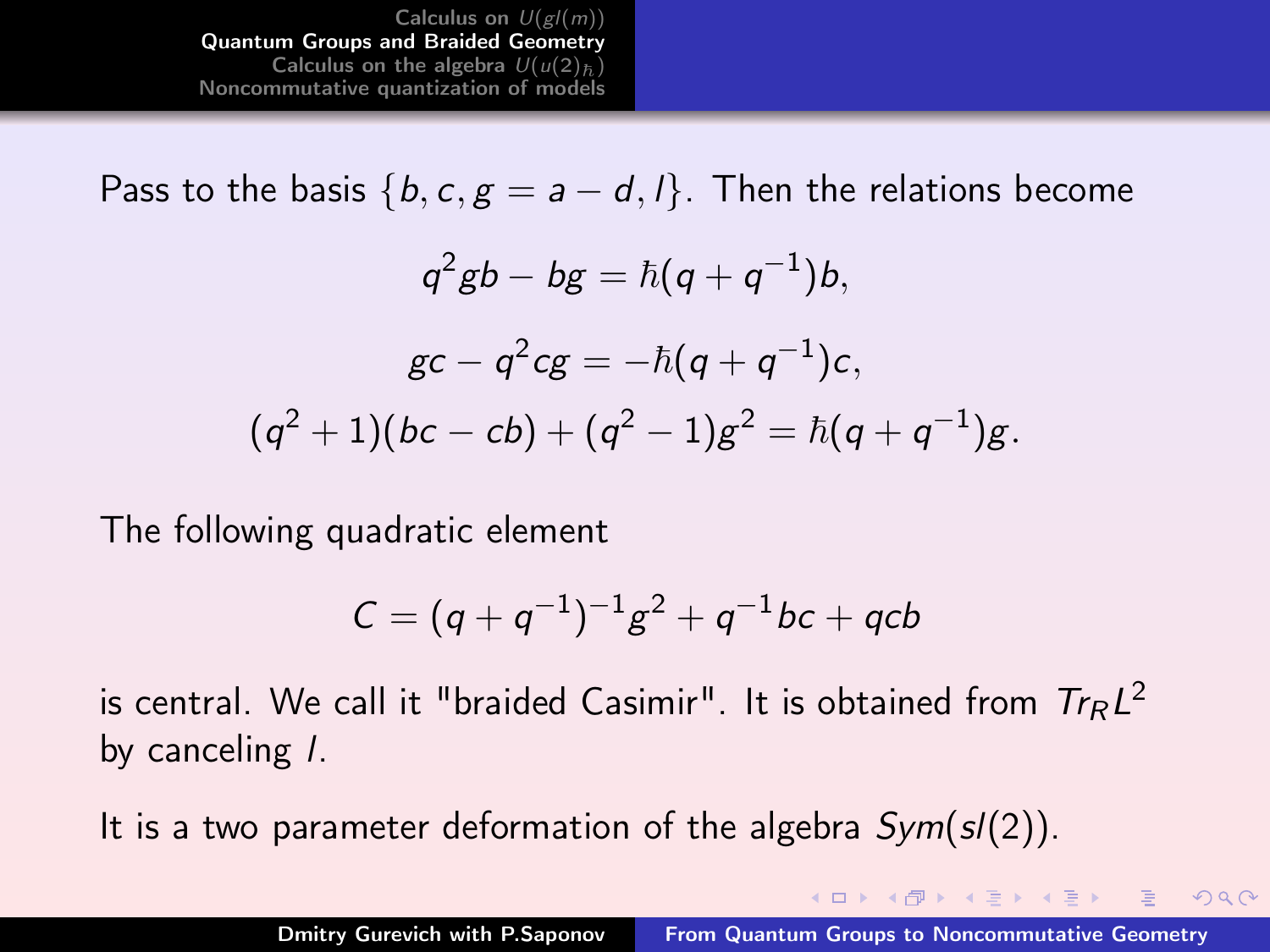By putting  $C = c$  we get a deformation of hyperboloid. If  $m > 2$  it is possible to construct similar "braided varieties" by putting

$$
Tr_{R}L = c_{1}, Tr_{R}L^{2} = c_{2}, ..., Tr_{R}L^{m} = c_{m}.
$$

They are analogs of orbits in  $gl(m)^*$ .

Their geometry was described by J.Donin in the case related to the QG and by myself and P.Saponov in a more general setting.

 $(1, 1)$   $(1, 1)$   $(1, 1)$   $(1, 1)$   $(1, 1)$   $(1, 1)$   $(1, 1)$   $(1, 1)$   $(1, 1)$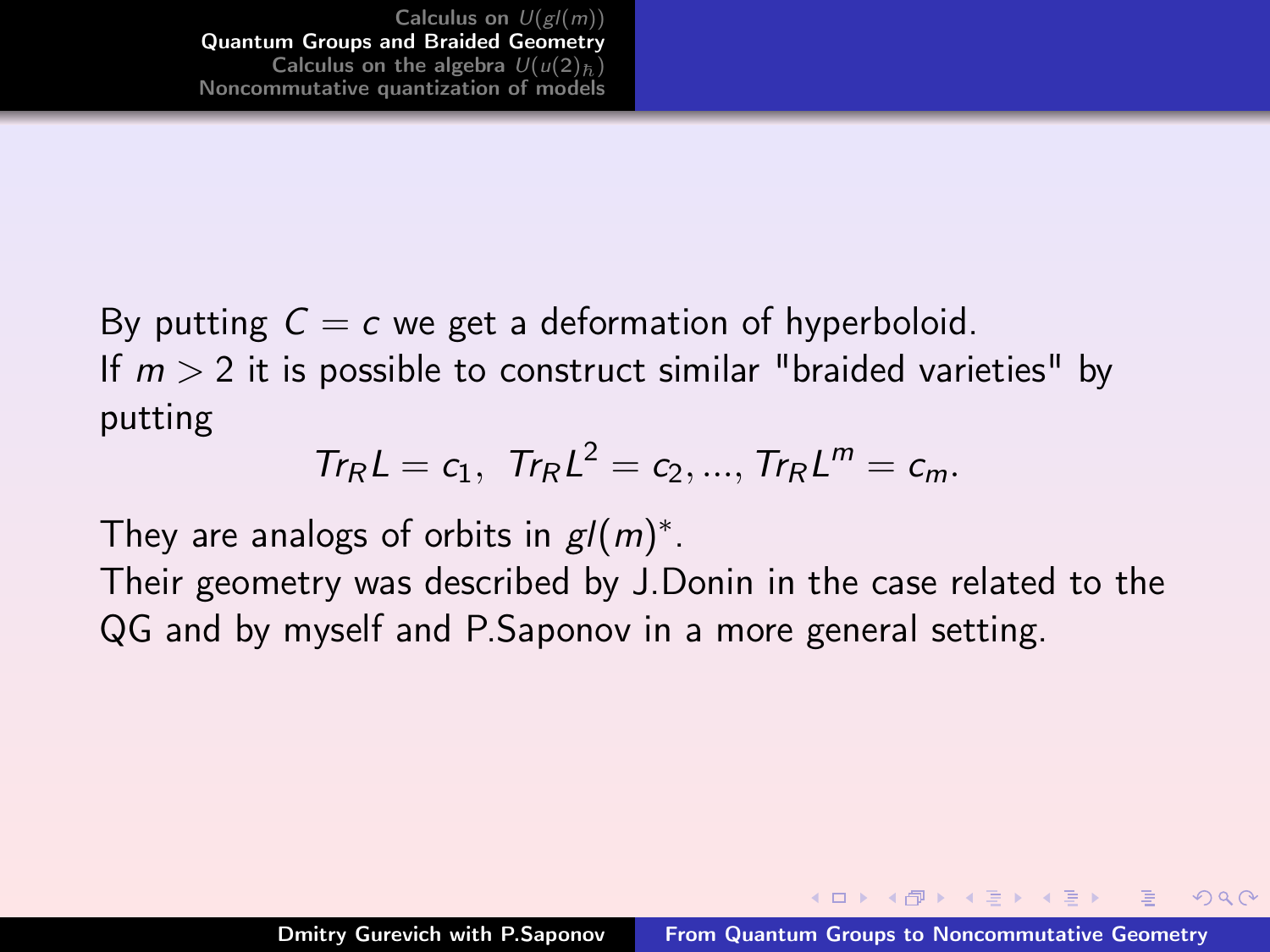Let us mention the differential calculus on a matrix pseudogroup initiated by Woronowicz. He replaced the algebra  $\mathbb{K}[GL(m)]$  by RTT algebra and usual vector fields acting on  $\mathbb{K}[GL(m)]$  by the RE algebra and tried to find them permutation relations between them. This approach was developed by L.Faddeev, A.Isaev, P.Pyatov. Their calculus is covariant w.r.t. to the QG.

We modified this construction upon replacing the RTT algebra by the mRE algebra. By passing to the limit  $q \rightarrow 1$  we arrived to our calculus on the algebra  $U(gl(m)_\hbar)$ .

イロメ イ母 トラ ミュース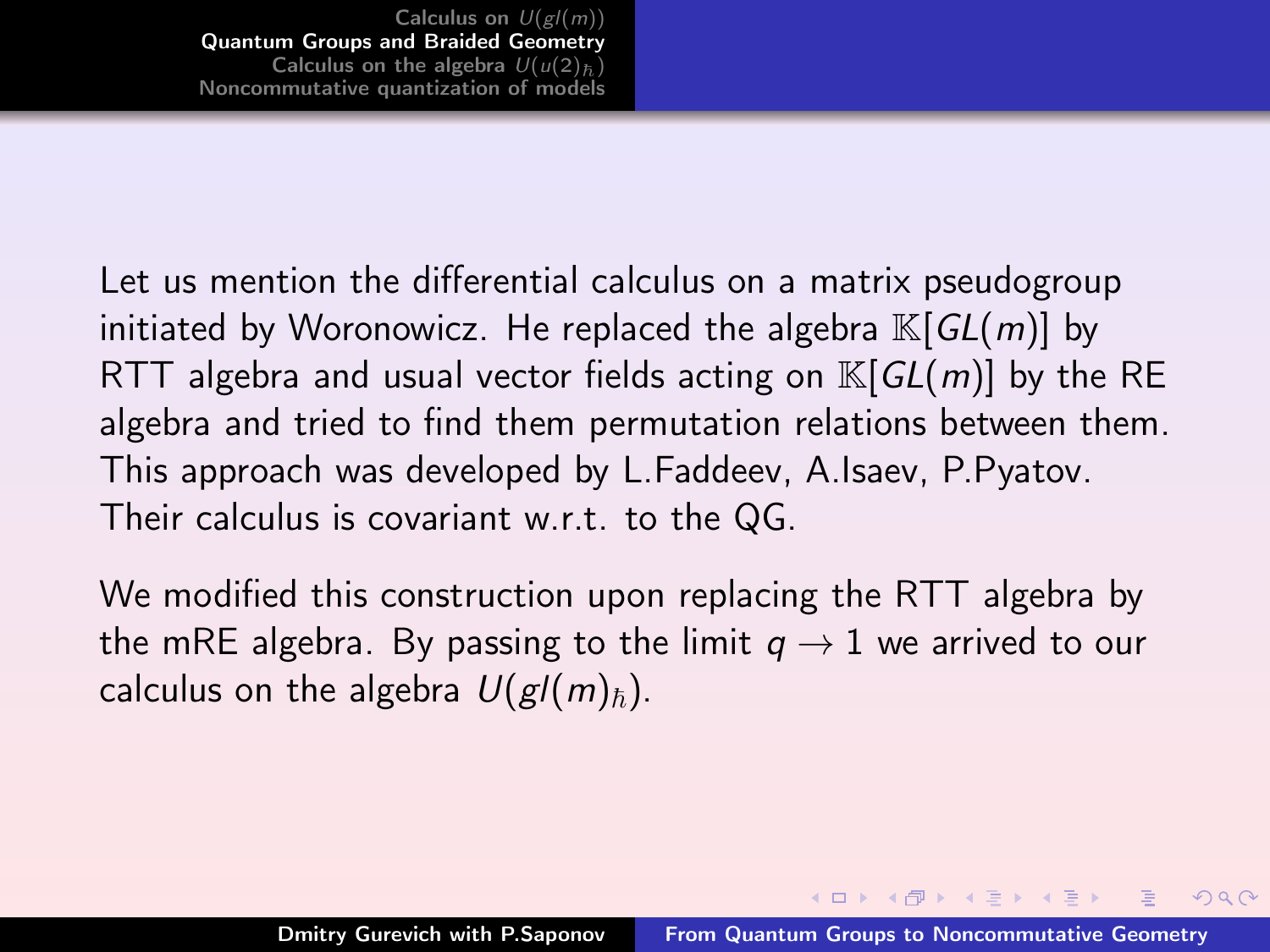<span id="page-32-0"></span>[Calculus on](#page-2-0)  $U(gl(m))$ [Quantum Groups and Braided Geometry](#page-13-0) [Calculus on the algebra](#page-32-0)  $U(u(2))$ [Noncommutative quantization of models](#page-41-0)

Go back to the algebra  $U(gl(2)_\hbar)$ . More precisely, we deal with its compact form  $U(u(2)_\hbar)$  with the following genertors

$$
t = \frac{1}{2}(a+d), x = \frac{i}{2}(b+c), y = \frac{1}{2}(c-b), z = \frac{i}{2}(a-d).
$$

The multiplications table in the Lie algebra  $u(2)_{\hbar}$  is

$$
[x, y] = \hbar z, [y, z] = \hbar x, [z, x] = \hbar y, t \text{ is central.}
$$

The algebra  $U(u(2)_\hbar)$  play the role of the deformed Minkowski space algebra, where the generator  $t$  plays the role of the time,  $x, y, z$  play the role of spacial variables.

 $(0,1)$   $(0,1)$   $(0,1)$   $(1,1)$   $(1,1)$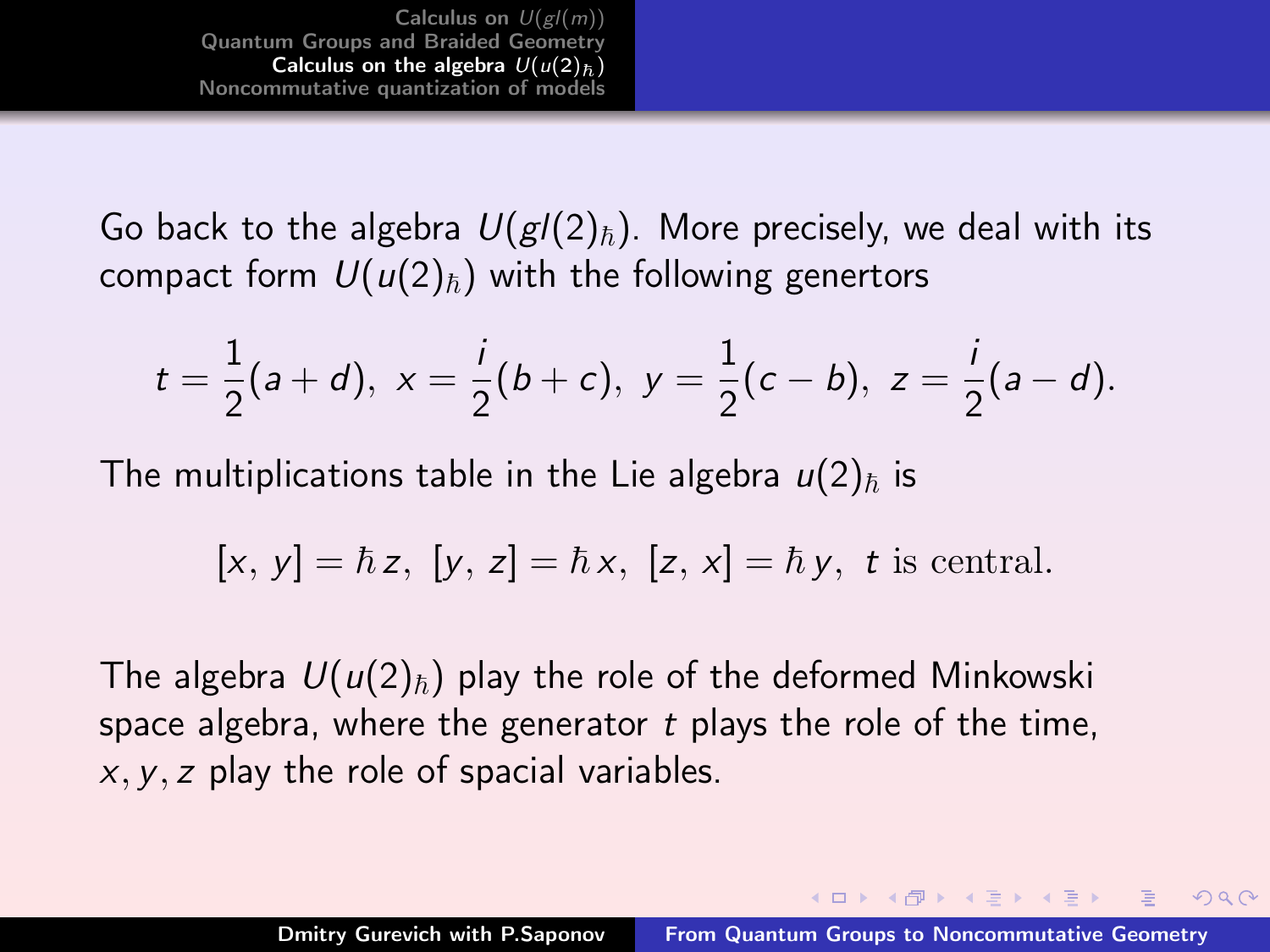On this algebra the coproduct mentioned above becomes

$$
\Delta(\partial_t) = \partial_t \otimes 1 + 1 \otimes \partial_t + \frac{\hbar}{2} (\partial_t \otimes \partial_t - \partial_x \otimes \partial_x - \partial_y \otimes \partial_y - \partial_z \otimes \partial_z),
$$
  

$$
\Delta(\partial_x) = \partial_x \otimes 1 + 1 \otimes \partial_x + \frac{\hbar}{2} (\partial_t \otimes \partial_x + \partial_x \otimes \partial_t + \partial_y \otimes \partial_z - \partial_z \otimes \partial_y),
$$
  

$$
\Delta(\partial_y) = \partial_y \otimes 1 + 1 \otimes \partial_y + \frac{\hbar}{2} (\partial_t \otimes \partial_y + \partial_y \otimes \partial_t + \partial_z \otimes \partial_x - \partial_x \otimes \partial_z),
$$
  

$$
\Delta(\partial_z) = \partial_z \otimes 1 + 1 \otimes \partial_z + \frac{\hbar}{2} (\partial_t \otimes \partial_z + \partial_z \otimes \partial_t + \partial_x \otimes \partial_y - \partial_y \otimes \partial_x).
$$

 $A \Box B$   $A$   $B$   $B$   $A$   $B$   $B$   $A$   $E$   $B$   $A$ 

 $2990$ 

目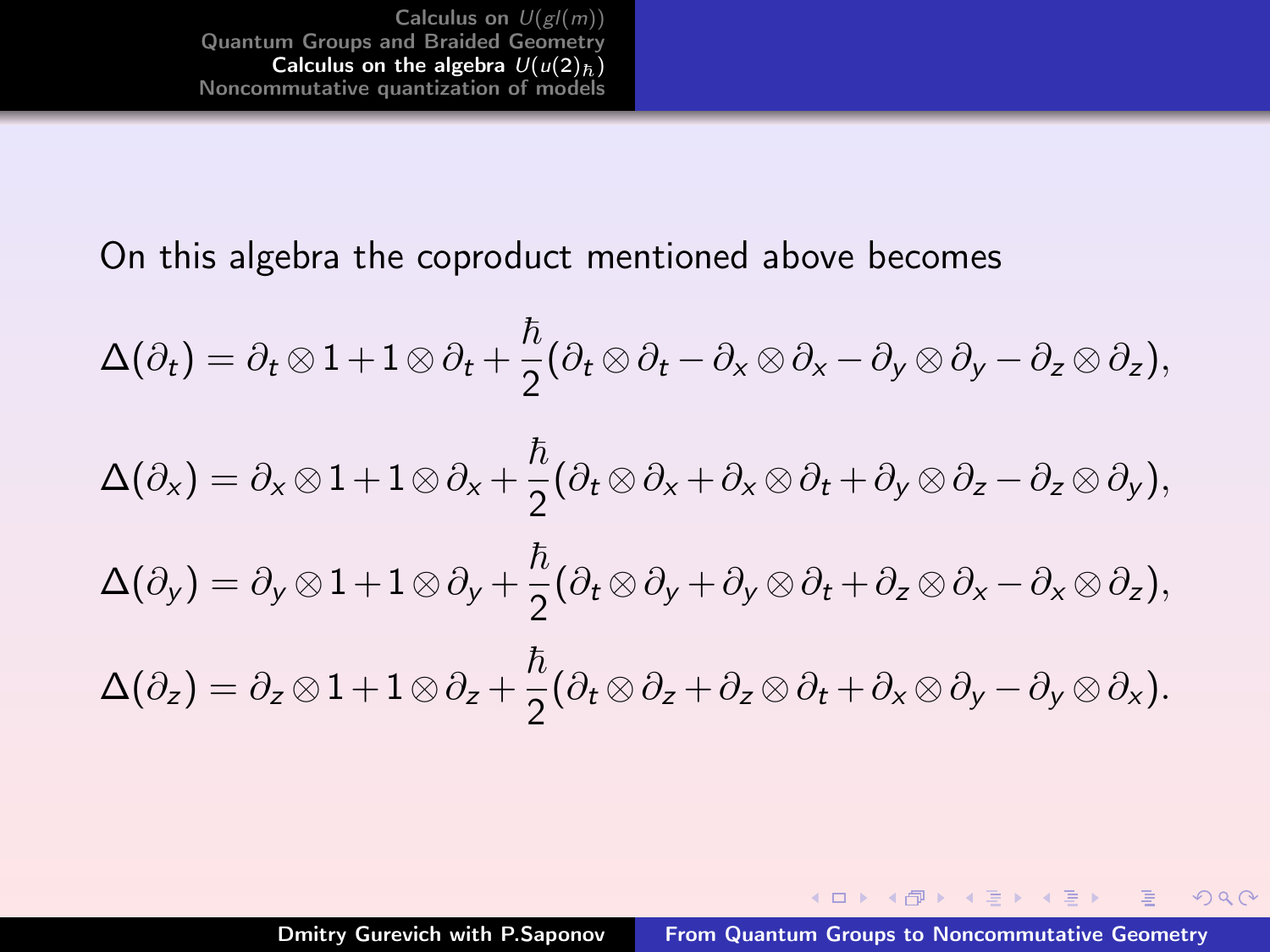[Calculus on](#page-2-0)  $U(gl(m))$ <br>[Quantum Groups and Braided Geometry](#page-13-0) **[Calculus on the algebra](#page-32-0)**  $U(u(2)_h)$ <br>[Noncommutative quantization of models](#page-41-0)

#### The corresponding permutation relations are

$$
[\partial_t, t] = \frac{\hbar}{2} \partial_t + 1, [\partial_t, x] = -\frac{\hbar}{2} \partial_x, [\partial_t, y] = -\frac{\hbar}{2} \partial_y, [\partial_t, z] = -\frac{\hbar}{2} \partial_z,
$$
  

$$
[\partial_x, t] = \frac{\hbar}{2} \partial_x, [\partial_x, x] = \frac{\hbar}{2} \partial_t + 1, [\partial_x, y] = \frac{\hbar}{2} \partial_z, [\partial_x, z] = -\frac{\hbar}{2} \partial_y,
$$
  

$$
[\partial_y, t] = \frac{\hbar}{2} \partial_y, [\partial_y, x] = -\frac{\hbar}{2} \partial_z, [\partial_y, y] = \frac{\hbar}{2} \partial_t + 1, [\partial_y, z] = \frac{\hbar}{2} \partial_x,
$$
  

$$
[\partial_z, t] = \frac{\hbar}{2} \partial_z, [\partial_z, x] = \frac{\hbar}{2} \partial_y, [\partial_z, y] = -\frac{\hbar}{2} \partial_x, [\partial_z, z] = \frac{\hbar}{2} \partial_t + 1.
$$

Dmitry Gurevich with P.Saponov [From Quantum Groups to Noncommutative Geometry](#page-0-0)

 $A \Box B$   $A$   $B$   $B$   $A$   $B$   $B$   $A$   $E$   $B$   $A$ 

 $2990$ 

目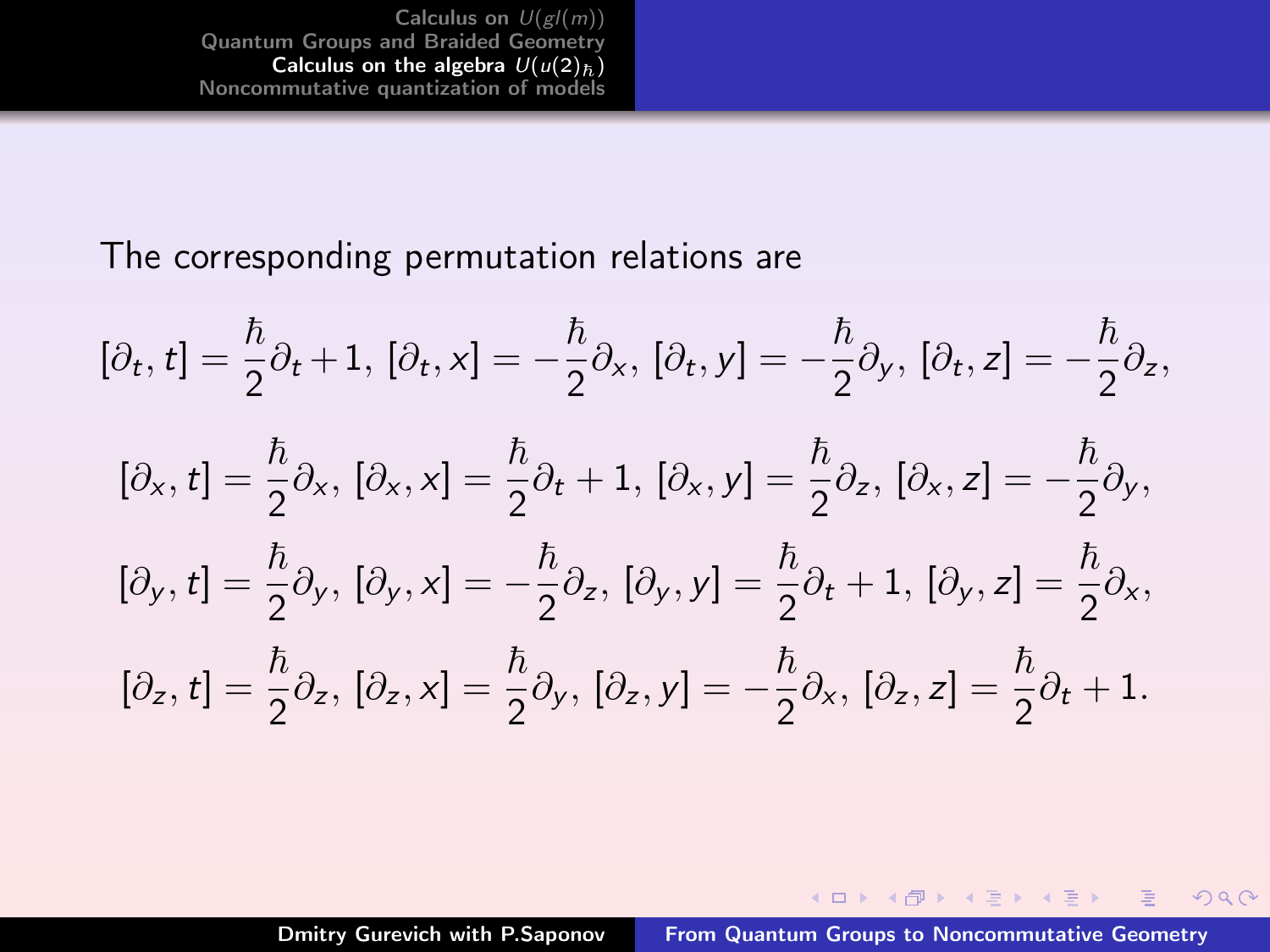Thus, we have the Weyl algebra

$$
\mathcal{W}(U(u(2)_\hbar))=U(u(2)_\hbar)\otimes \mathcal{D},
$$

equipped with the permutation relations.

By using the coproduct above it is possible to compute the action of any partial derivative on any element of  $U(u(2)_\hbar)$ .

For instance,  $\partial_{\mathsf{x}}(\mathsf{y}\mathsf{z}) = \frac{\hbar}{2}$ . This result turns into the classical one as  $\hbar = 0.$ 

**K ロ ▶ ( 伊 ) ( モ ) ( モ )**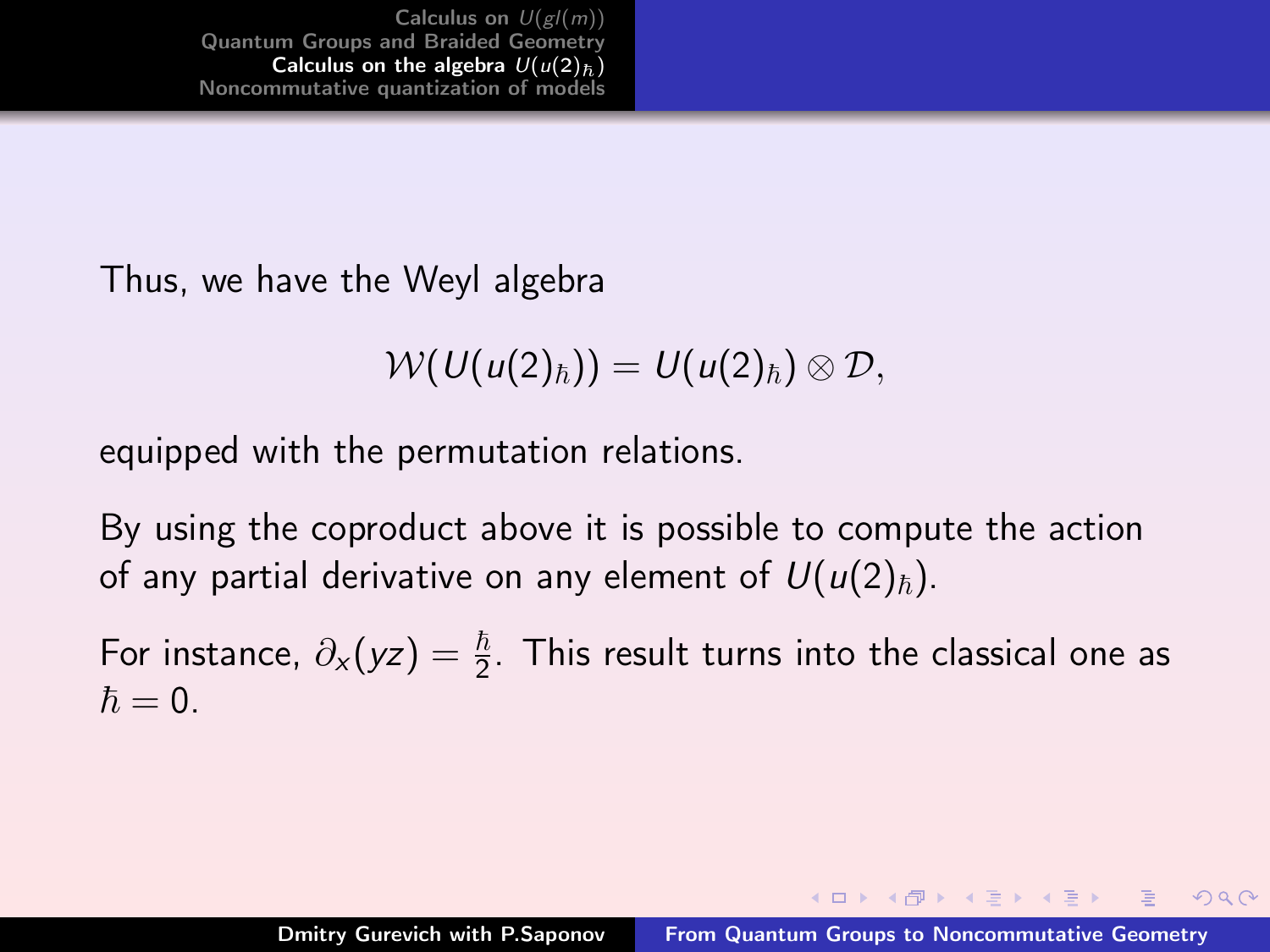[Calculus on](#page-2-0)  $U(gl(m))$ <br>[Quantum Groups and Braided Geometry](#page-13-0) [Calculus on the algebra](#page-32-0)  $U(u(2)_h)$ [Noncommutative quantization of models](#page-41-0)

Note that sometimes it is more convenient to use the shifted derivative  $\tilde{\partial}_t = \partial_t + \frac{2}{\hbar}$  in the time  $t.$  Thus, the above coproduct becomes

$$
\Delta(\tilde{\partial}_t) = \frac{\hbar}{2} (\tilde{\partial}_t \otimes \tilde{\partial}_t - \partial_x \otimes \partial_x - \partial_y \otimes \partial_y - \partial_z \otimes \partial_z),
$$
  

$$
\Delta(\partial_x) = \frac{\hbar}{2} (\tilde{\partial}_t \otimes \partial_x + \partial_x \otimes \tilde{\partial}_t + \partial_y \otimes \partial_z - \partial_z \otimes \partial_y),
$$
  

$$
\Delta(\partial_y) = \frac{\hbar}{2} (\tilde{\partial}_t \otimes \partial_y + \partial_y \otimes \tilde{\partial}_t + \partial_z \otimes \partial_x - \partial_x \otimes \partial_z),
$$
  

$$
\Delta(\partial_z) = \frac{\hbar}{2} (\tilde{\partial}_t \otimes \partial_z + \partial_z \otimes \tilde{\partial}_t + \partial_x \otimes \partial_y - \partial_y \otimes \partial_x).
$$

**K ロ ▶ K 御 ▶ K 君 ▶ K 君 ▶** 

 $2Q$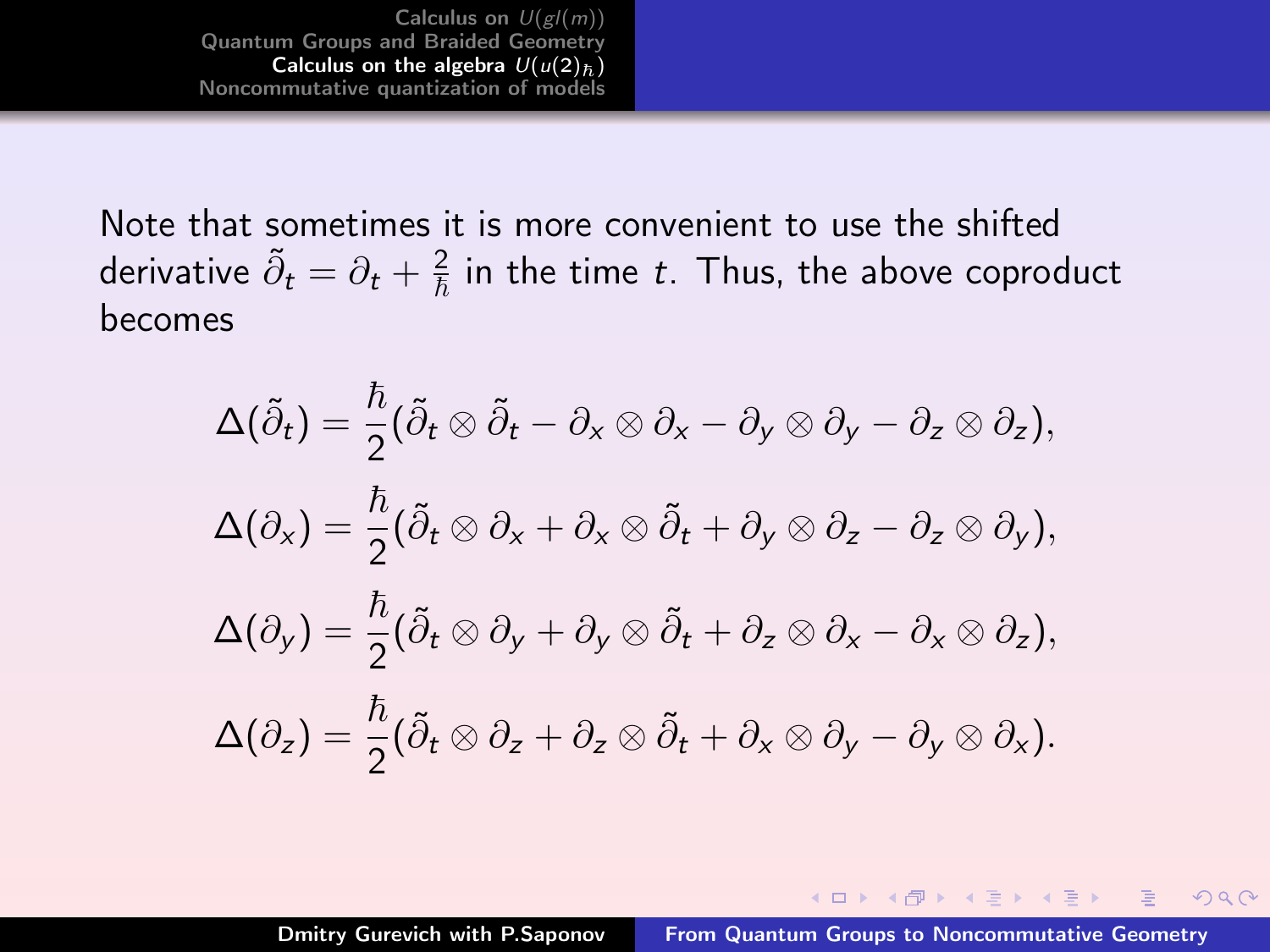Now, we want to extend action of the quantum partial derivatives on fractions  $a^{-1}\,b$  where  $a,b\in\mathit{U}(\mathit{u}(2)_\hbar),\,\,a\neq0.$  However, it is not clear how to extend this action on elements  $\mathsf{a}^{-1}.$ In the classical case if  $\partial$  is a derivative and consequently, it is subject to the classical Leibniz rule, we have

$$
0=\partial(1)=\partial(aa^{-1})=\partial(a)a^{-1}+a\partial(a^{-1}).
$$

Thus, we get  $\partial(a^{-1}) = -a^{-1} \partial(a) a^{-1} = -a^{-2} \partial(a)$ . In our present setting we are dealing with another coproduct.

 $(1, 1)$   $(1, 1)$   $(1, 1)$   $(1, 1)$   $(1, 1)$   $(1, 1)$   $(1, 1)$   $(1, 1)$   $(1, 1)$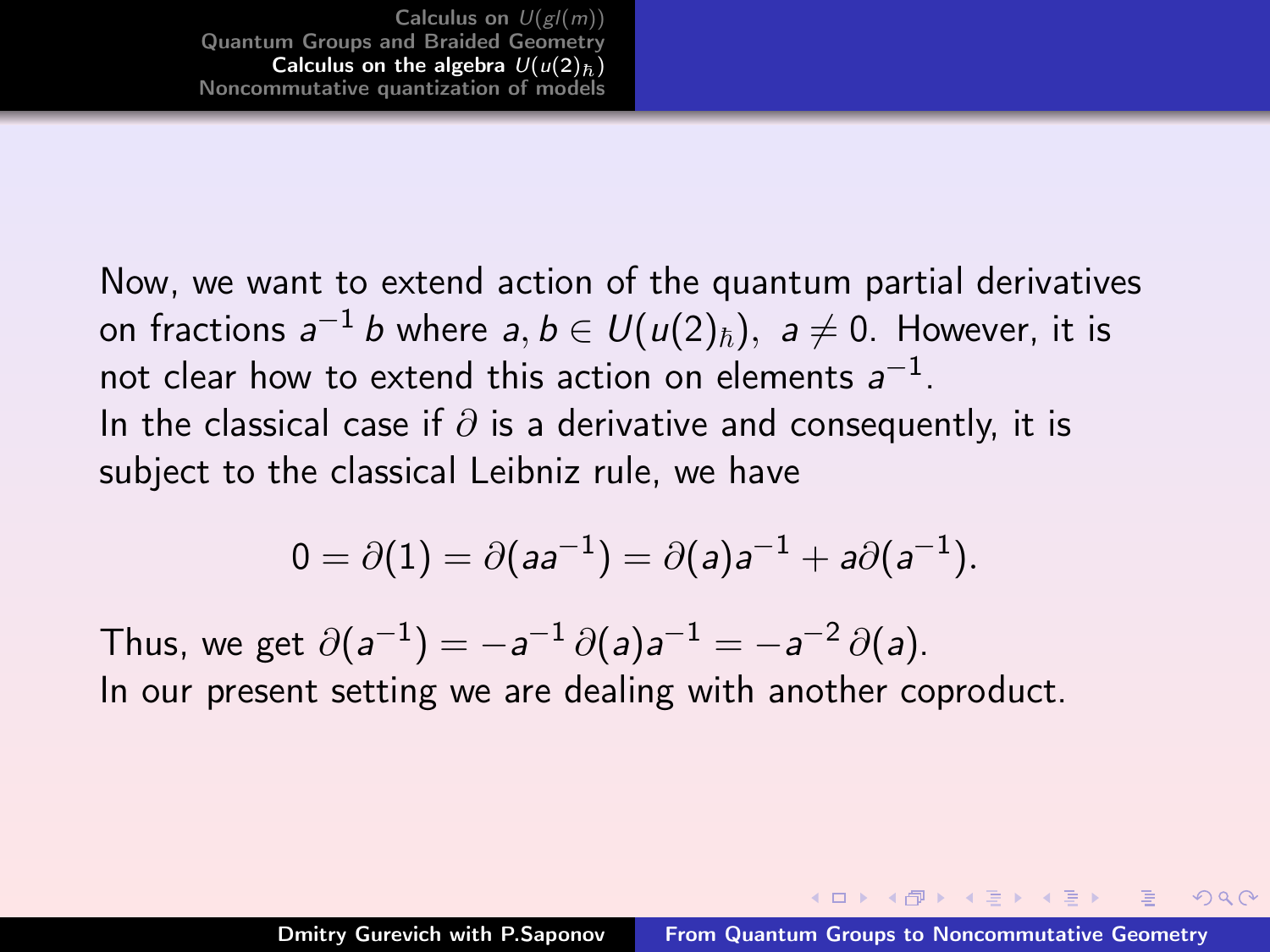[Calculus on](#page-2-0)  $U(gl(m))$ [Quantum Groups and Braided Geometry](#page-13-0) [Calculus on the algebra](#page-32-0)  $U(u(2))$ [Noncommutative quantization of models](#page-41-0)

As an example we compute the permutation relations and the element  $\rm{x}^{-1}$  by using this new coproduct.

First, present the permutation relations between the partial derivatives and the element  $x$  under the following form

$$
\begin{pmatrix}\n\tilde{\partial}_t \\
\partial_x \\
\partial_y \\
\partial_z\n\end{pmatrix} x = \begin{pmatrix}\nx & -\frac{\hbar}{2} & 0 & 0 \\
\frac{\hbar}{2} & x & 0 & 0 \\
0 & 0 & x & -\frac{\hbar}{2} \\
0 & 0 & \frac{\hbar}{2} & x\n\end{pmatrix} \begin{pmatrix}\n\tilde{\partial}_t \\
\partial_x \\
\partial_y \\
\partial_z\n\end{pmatrix}
$$

In order to compute the permutation relations of the quantum partial derivatives and  $\rm{x}^{-1}$ , we have to invert the matrix entering this relation. It is not difficult to do since all entries commute with each other.  $(1, 1)$   $(1, 1)$   $(1, 1)$   $(1, 1)$   $(1, 1)$   $(1, 1)$   $(1, 1)$   $(1, 1)$   $(1, 1)$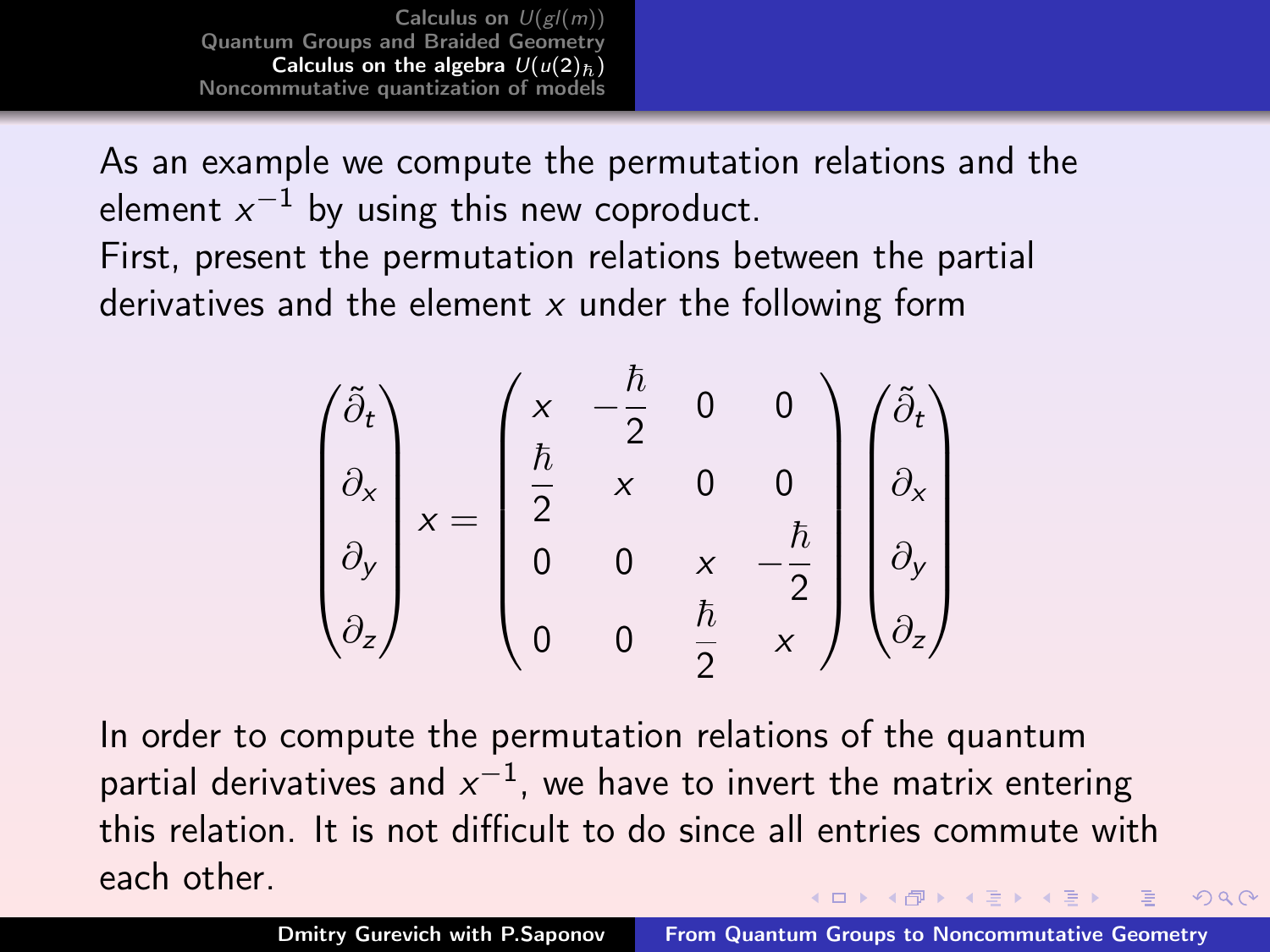In general, we are not able to invert all such matrices. We only succeeded to extend the action of all partial derivatives onto some fractions  $a^{-1}b$ .

Besides, we introduced the so-called quantum radius

$$
r_{\hbar} = \sqrt{x^2 + y^2 + z^2 + h^2}, \ \hbar = 2ih.
$$

We also succeeded in extending the partial derivatives on any rational function  $f(r_{\hbar})$  or even a formal series.

 $(1)$   $(1)$   $(1)$   $(1)$   $(1)$   $(1)$   $(1)$   $(1)$   $(1)$   $(1)$   $(1)$   $(1)$   $(1)$   $(1)$   $(1)$   $(1)$   $(1)$   $(1)$   $(1)$   $(1)$   $(1)$   $(1)$   $(1)$   $(1)$   $(1)$   $(1)$   $(1)$   $(1)$   $(1)$   $(1)$   $(1)$   $(1)$   $(1)$   $(1)$   $(1)$   $(1)$   $(1)$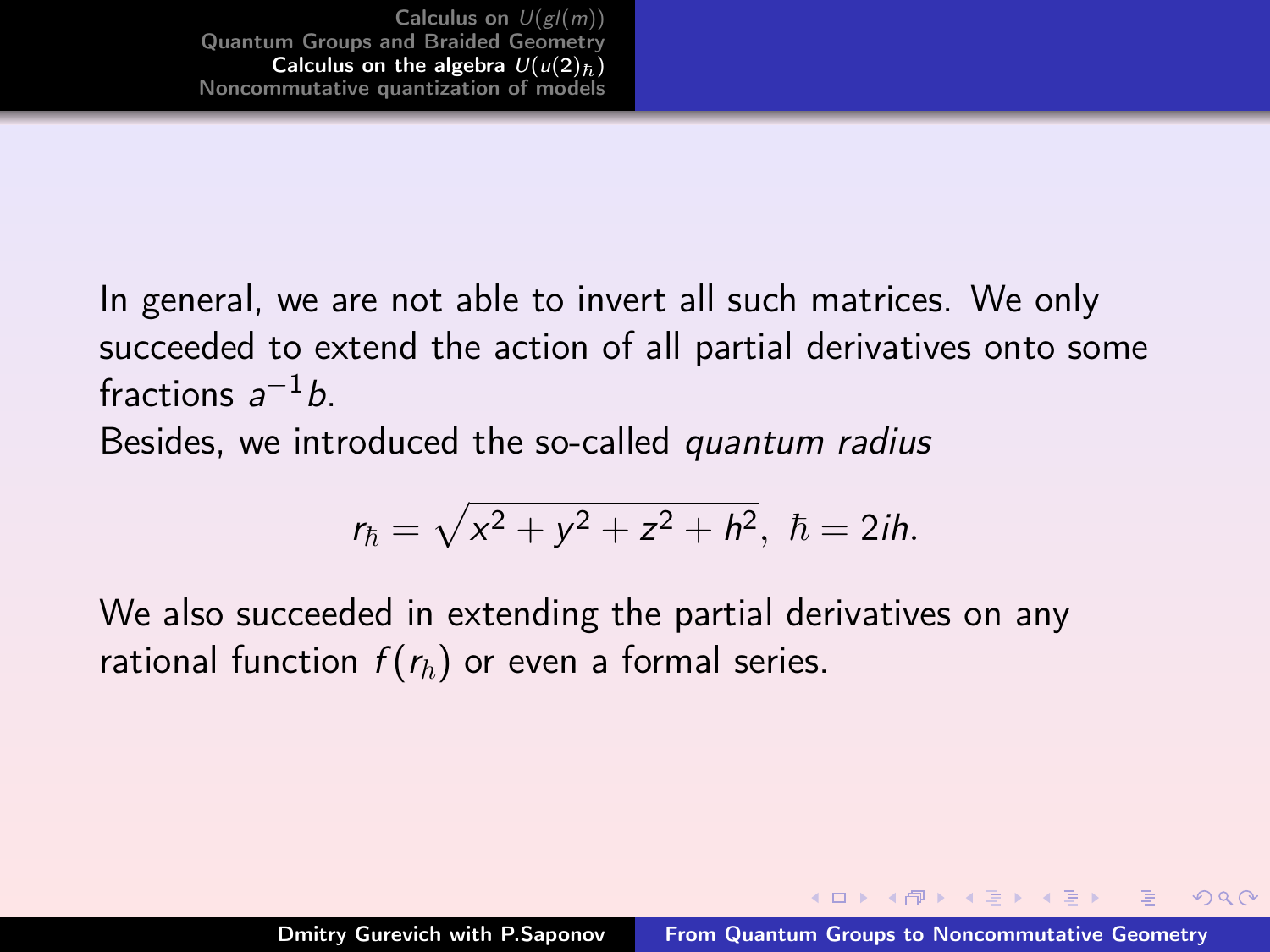[Calculus on](#page-2-0)  $U(gl(m))$ [Quantum Groups and Braided Geometry](#page-13-0) [Calculus on the algebra](#page-32-0)  $U(u(2)_{\hbar})$ [Noncommutative quantization of models](#page-41-0)

#### Thus, we have

$$
\tilde{\partial}_t(r_h^p) = \frac{-i}{2\hbar r_h}((r_h+\hbar)^{p+1} + (r_h-\hbar)^{p+1})\tag{1}
$$

$$
\partial_x(r_\hbar^p) = \frac{x}{r_\hbar} \partial_{r_\hbar}(r_\hbar^p), \ \ \partial_y(r_\hbar^p) = \frac{y}{r_\hbar} \partial_{r_\hbar}(r_\hbar^p), \ \ \partial_z(r_\hbar^p) = \frac{z}{r_\hbar} \partial_{r_\hbar}(r_\hbar^p), \tag{2}
$$

where

$$
\partial_{r_{\hbar}}(f(r_{\hbar}))=\frac{f(r_{\hbar}+\hbar)-f(r_{\hbar}-\hbar)}{2\hbar}
$$

is the derivative in the quantum radius. For instance, if  $p = -1$  we have

$$
\tilde{\partial}_t(r_{\hbar}^{-1})=\frac{-i}{\hbar r_{\hbar}},\ \ \partial_{r_{\hbar}}(r_{\hbar}^{-1})=\frac{1}{\hbar^2-r_{\hbar}^2},\ \ \partial_{\mathsf{x}}(r_{\hbar}^{-1})=\frac{\mathsf{x}}{r_{\hbar}(\hbar^2-r_{\hbar}^2)}.
$$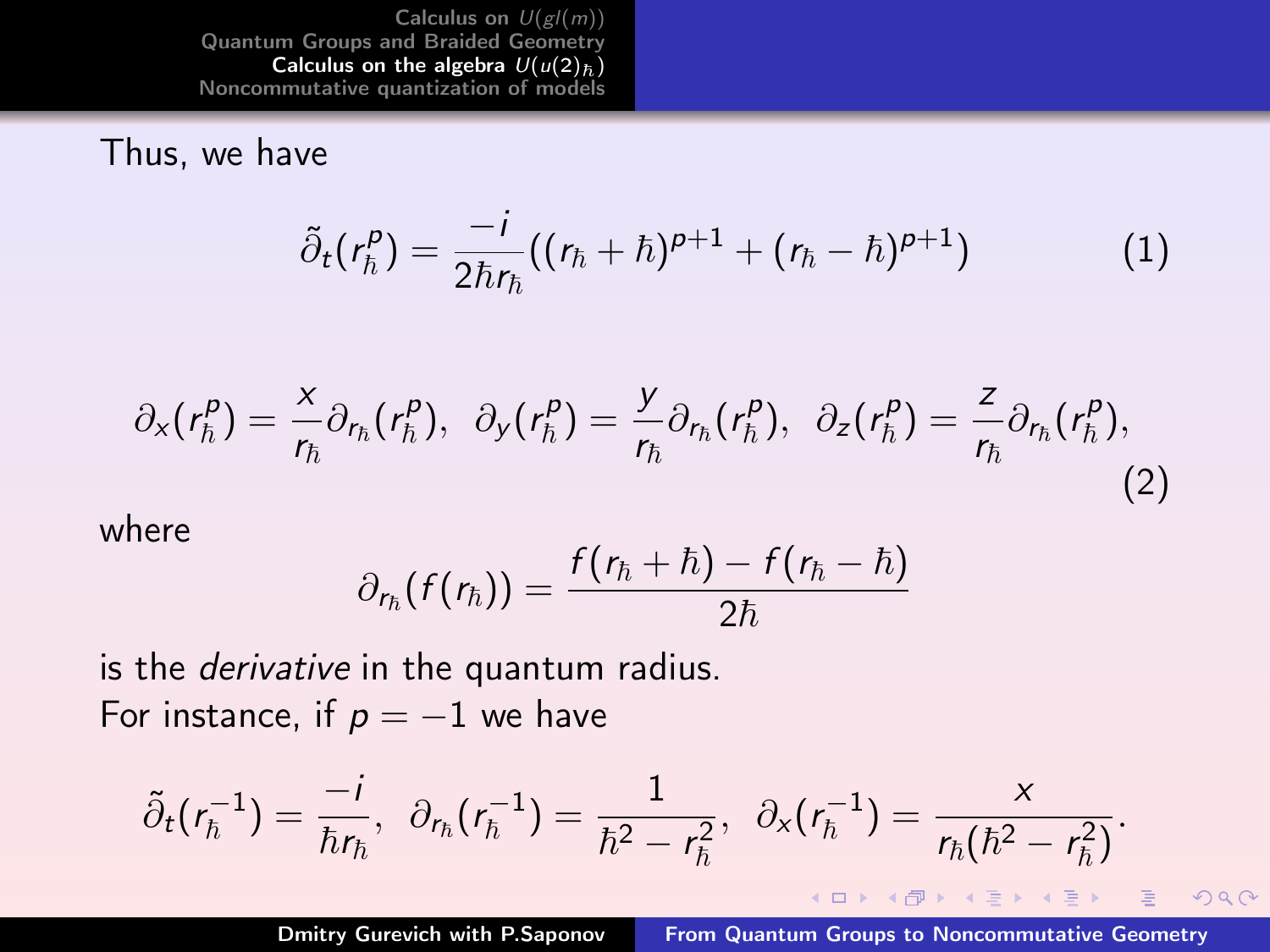<span id="page-41-0"></span>[Calculus on](#page-2-0)  $U(gl(m))$ [Quantum Groups and Braided Geometry](#page-13-0) [Calculus on the algebra](#page-32-0)  $U(u(2))_E$ [Noncommutative quantization of models](#page-41-0)

This calculus can be used for a new quantization of dynamical model.

For instance, a "quantum version" of the Klein-Gordon operator is defined in the classical way

$$
(\Box - m^2) f, \ \Box = \partial_t^2 - \partial_x^2 - \partial_y^2 - \partial_z^2
$$

Here f is an element of the algebra  $U(u(2)_\hbar)$  or its extension and  $m$  is the "mass of a NC particle". In a similar way we define NC analogs of other wave (Dirac, Maxwell...) operators with constant coefficients.

By assuming that in the Klein-Gordon equation  $(\Box - m^2) f = 0$  the "wave function"  $f(t, x)$  does not depend on y and z, we get a modification of the dispersion relation

$$
E = \pm \sqrt{p^2 - m^2} + \frac{\hbar p^2}{1 + \sqrt{1 + (\hbar p)^2}}.
$$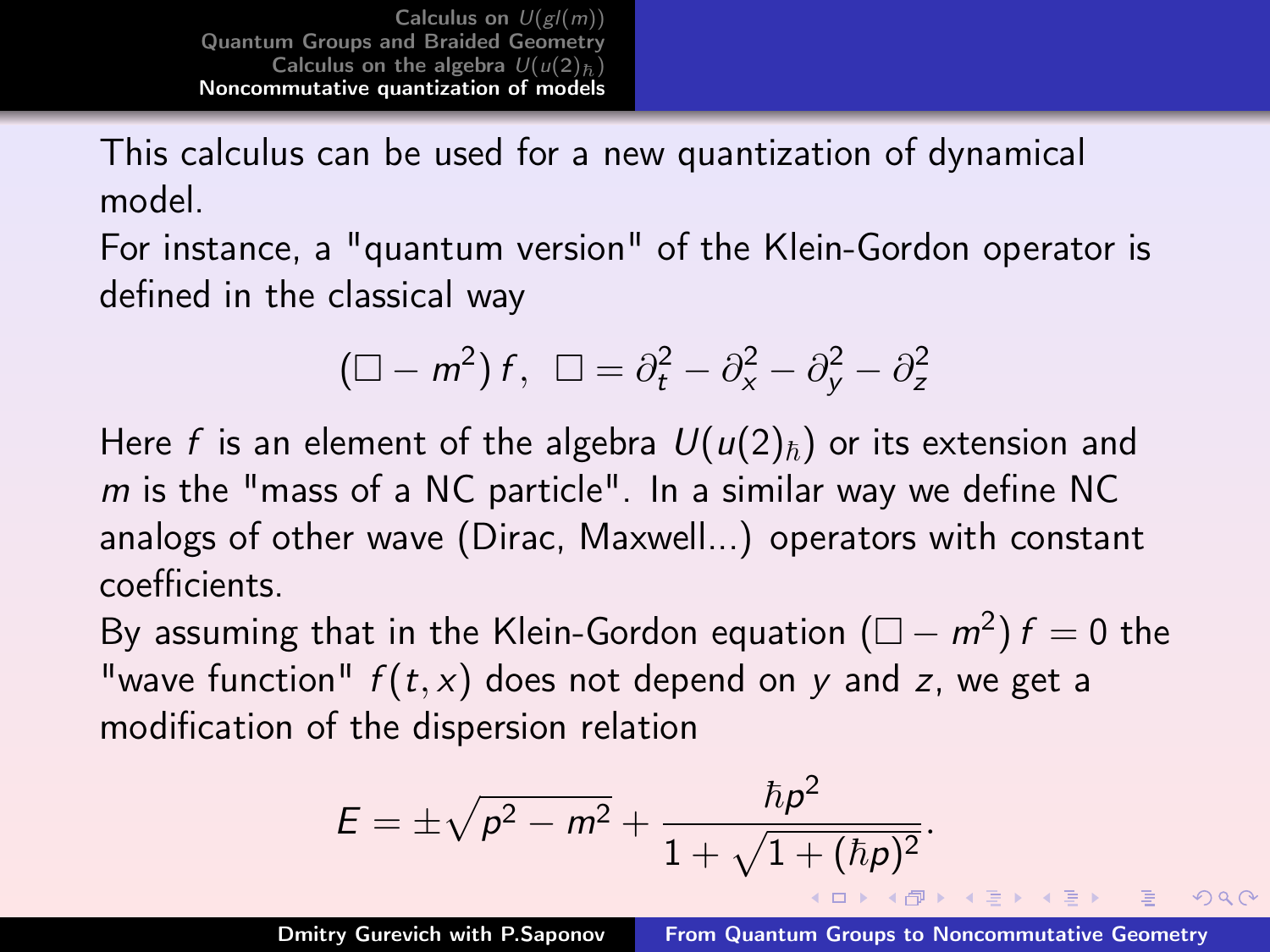[Calculus on](#page-2-0)  $U(gl(m))$ <br>[Quantum Groups and Braided Geometry](#page-13-0) [Calculus on the algebra](#page-32-0)  $U(u(2))_5$ [Noncommutative quantization of models](#page-41-0)

For the Schrodinger type equation

$$
\left(a\partial_t + b(\partial_x^2 + \partial_y^2 + \partial_z^2) + \frac{q}{r_\hbar}\right) f(t, r_\hbar) = 0
$$

we have computed the first correction of the ground state energy.

 $4\Box$   $\rightarrow$   $4\Box$   $\rightarrow$   $\rightarrow$   $\rightarrow$   $\rightarrow$   $\rightarrow$ 

 $2Q$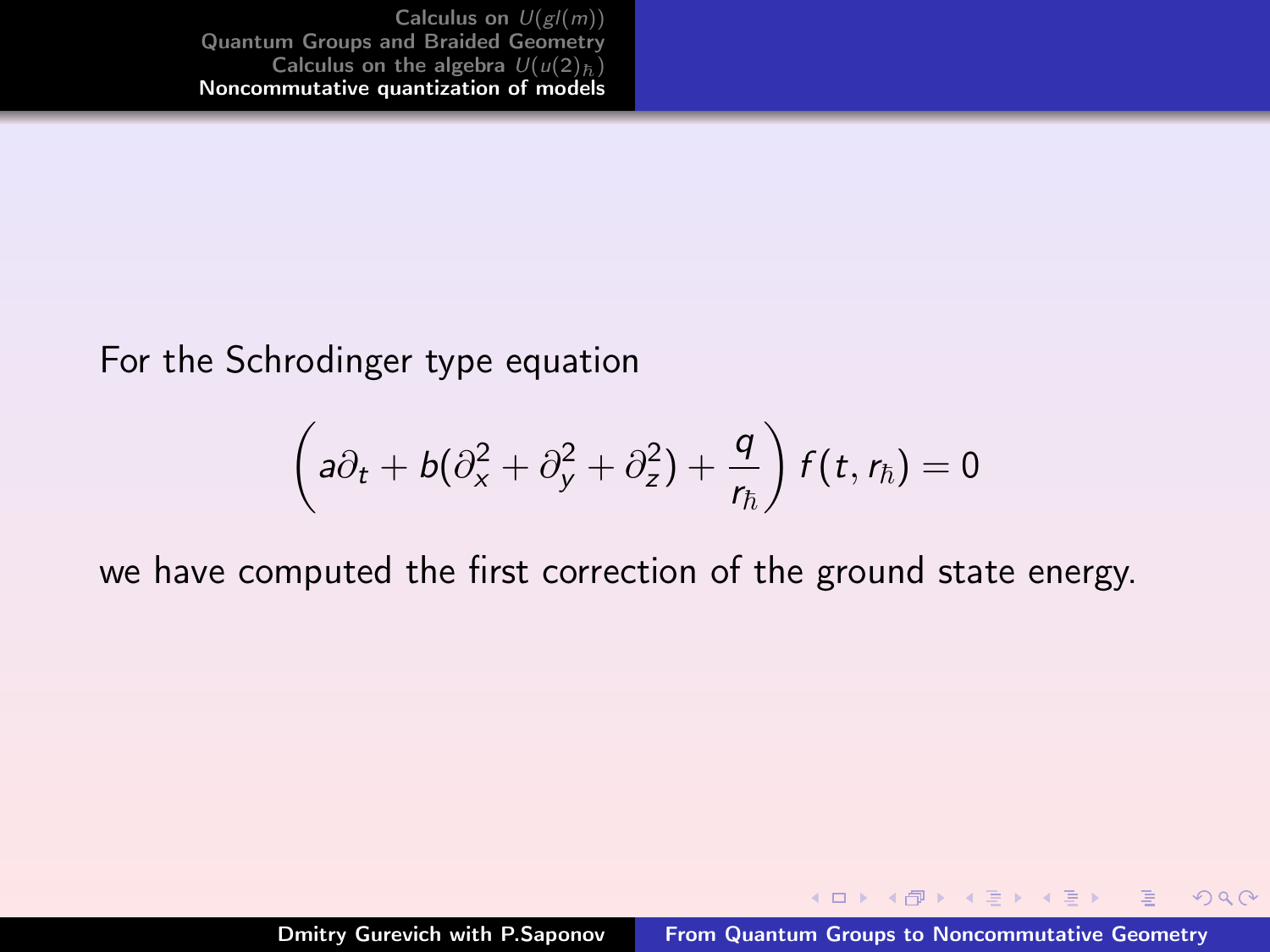[Calculus on](#page-2-0)  $U(gl(m))$ [Quantum Groups and Braided Geometry](#page-13-0) [Calculus on the algebra](#page-32-0)  $U(u(2))_+$ [Noncommutative quantization of models](#page-41-0)

Let us consider in more detail the Maxwell system and Dirac magnetic monopole.

The Maxwell system consists of 4 equations. The first couple of these equations is (we put  $c = 1$ )

div  $\mathcal{H} = 0$ , curl  $\mathcal{E} + \partial_t \mathcal{H} = 0$ .

where  $\mathcal{E} = (E_1, E_2, E_3)$  and  $\mathcal{H} = (H_1, H_2, H_3)$  are vectors of electric and magnetic fields respectively. Also, div and curl stand for the divergence and curl respectively.

The second couple of the Maxwell system in vacuum is

 $\operatorname{div} \mathcal{E} = 0$ ,  $\operatorname{curl} \mathcal{H} + \partial_t \mathcal{E} = 0$ .

 $(1, 1)$   $(1, 1)$   $(1, 1)$   $(1, 1)$   $(1, 1)$   $(1, 1)$   $(1, 1)$   $(1, 1)$   $(1, 1)$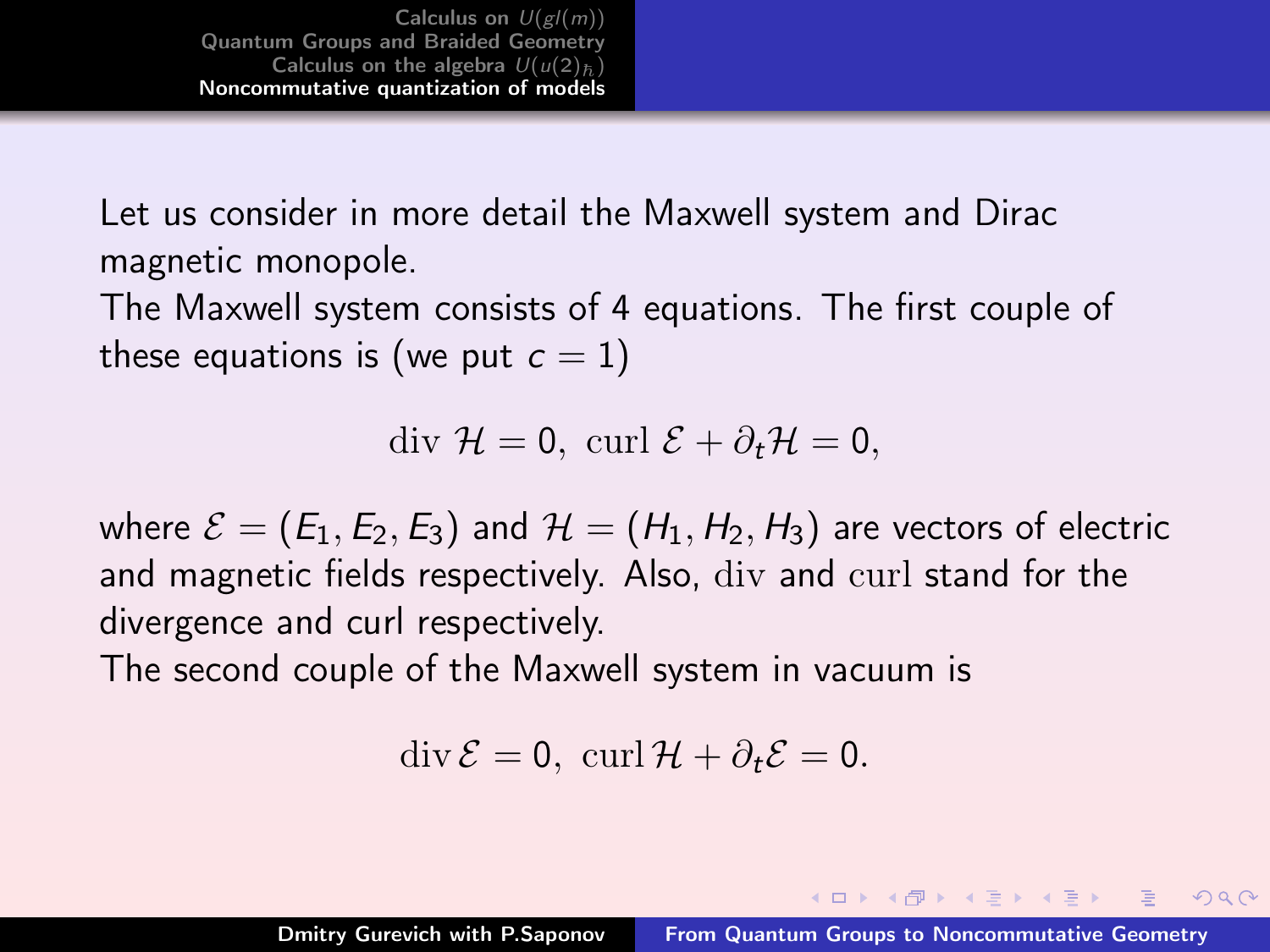Let us consider a particular case of this system, giving rise to the Dirac monopole, i.e. we assume  $\mathcal E$  to be trivial, and consequently  $\mathcal H$ is assumed to be stationary. Then, we get the following system for the magnetic field

$$
\operatorname{div} \mathcal{H}=0, \, \operatorname{curl} \mathcal{H}=(0,0,0).
$$

Also, we assume  $H$  to be spherically symmetric and look for a solution of this system under the form  $\mathcal{H} = f(r)(x, y, z)$ , where  $f(r)$  is a function in the radius r. We have  $f(r) = g r^{-3}$  where g is a constant which is assumed to be real.

イロメ イ母 トラ ミュース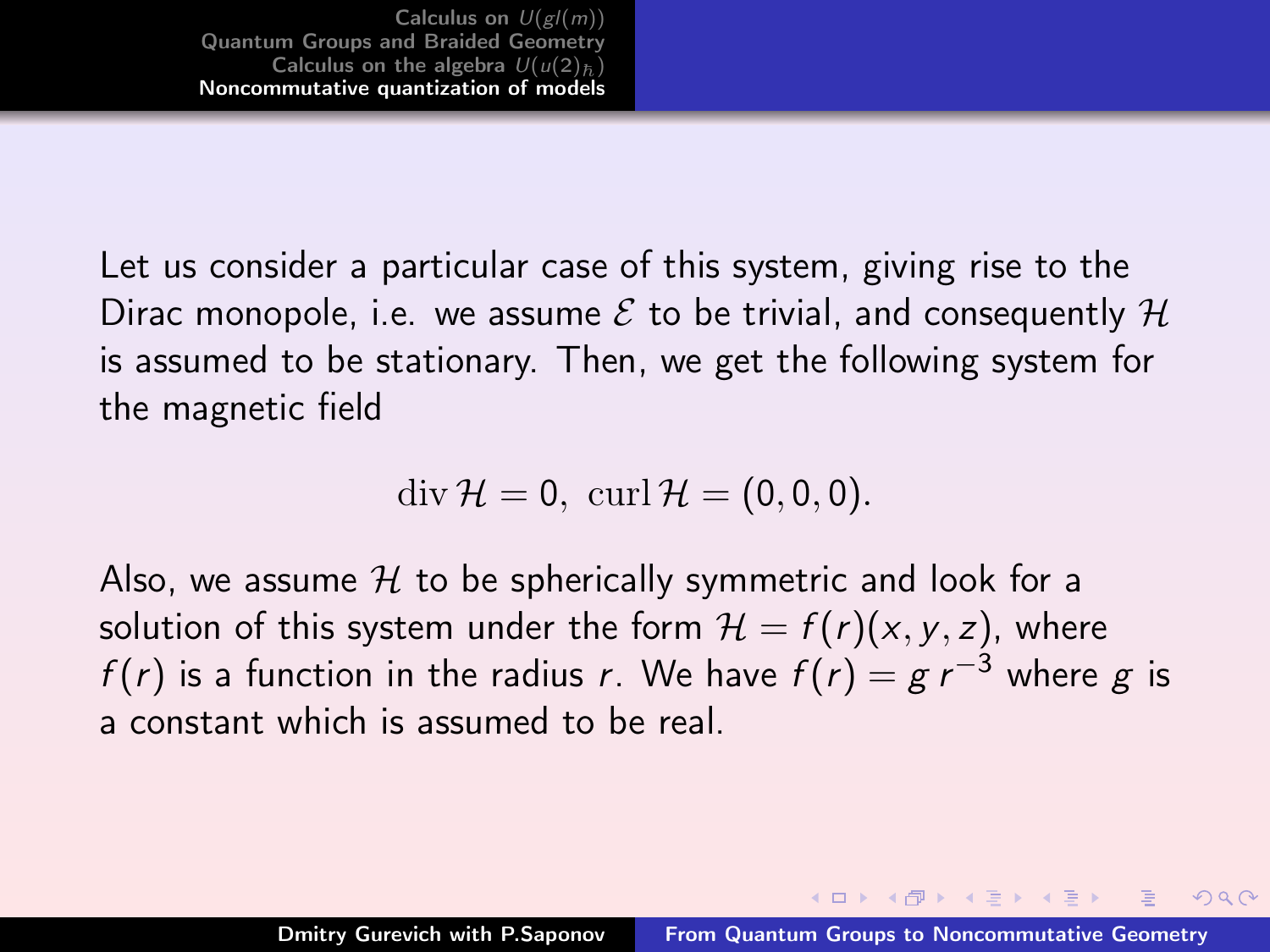Nevertheless, the field  $\mathcal{H} = \frac{g}{\sqrt{2}}$  $\frac{g}{\mathcal{F}^3}(x,y,z)$  is a solution of the equation  $\mathrm{div}\,\mathcal{H}=0$  only on the set  $\mathbb{R}^3\setminus(0,0,0)$ , whereas, on the whole space  $\mathbb{R}^3$  this field meets the equation

 $\mathrm{div}\,\mathcal{H}=4\,\mathrm{g}\pi\delta(r),$ 

where  $\delta(r)$  is the delta-function on the space  $\mathbb{R}^3$  located at the point (0, 0, 0). The second equation of the above system is also met.

The field  $\mathcal{H} = \frac{g}{\epsilon^3}$  $\frac{g}{r^3}(x, y, z)$  is called *Dirac monopole*.

 $(0,1)$   $(0,1)$   $(0,1)$   $(1,1)$   $(1,1)$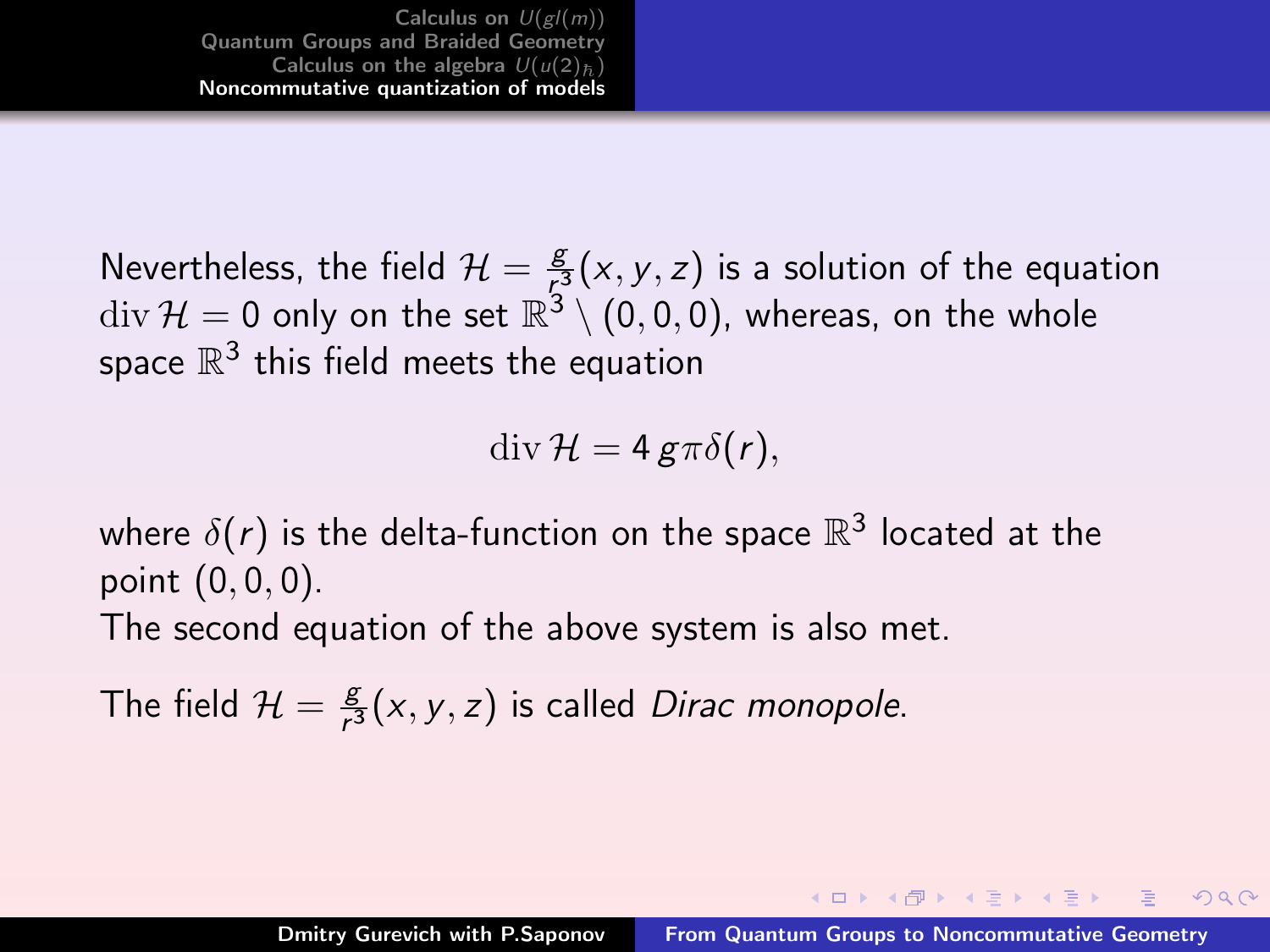[Calculus on](#page-2-0)  $U(gl(m))$ [Quantum Groups and Braided Geometry](#page-13-0) [Calculus on the algebra](#page-32-0)  $U(u(2))_5$ [Noncommutative quantization of models](#page-41-0)

Now, let us apply our NC quantization to this model. We find the following field

$$
\mathcal{H}=\frac{g}{r_{\hbar}(r_{\hbar}^2-\hbar^2)}(x,y,z).
$$

We call this solution NC Dirac monopole. Emphasize that for  $\hbar \rightarrow 0$  we retrieve the classical Dirac monopole.

In a sense the classical relation

$$
\mathrm{div}\mathcal{H}=4\pi\delta(0)
$$

is also valid.

 $(1, 1)$   $(1, 1)$   $(1, 1)$   $(1, 1)$   $(1, 1)$   $(1, 1)$   $(1, 1)$   $(1, 1)$   $(1, 1)$ 

 $OQ$